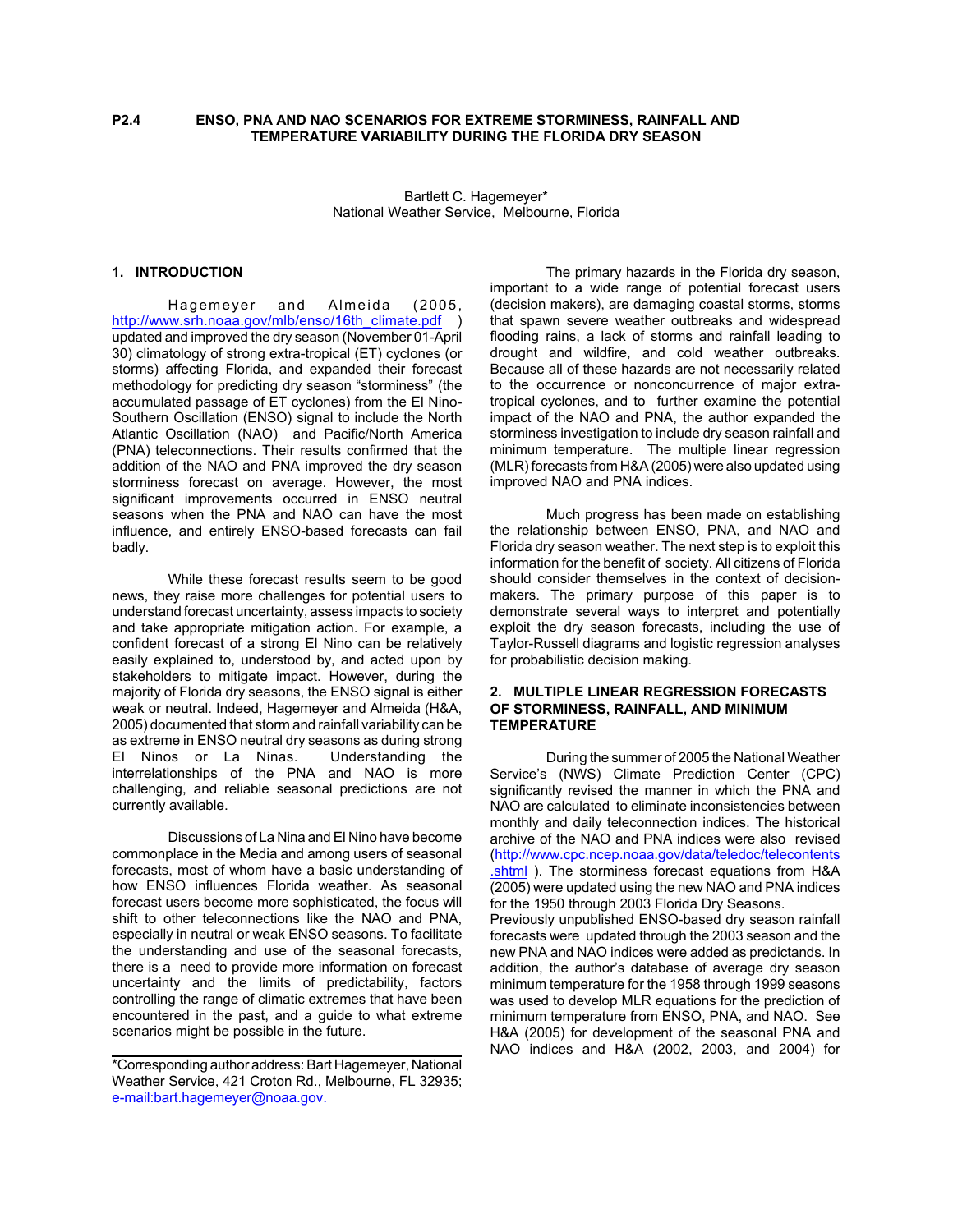background on the development of the Nino 3.0 predictor index. All predictand data were obtained from the NWS's National Center for Environmental Prediction (NCEP) reanalysis data servers (Kalnay, et. al., 1996), and predictor indices were obtained from the CPC.

Figure 1 shows the Florida grid used to calculate dry season storms and rainfall. The smaller blue grid on Fig. 1 was used for calculation of dry season minimum temperature. Figure 2 show the sea surface temperature (SST) regions used as predictors. The relevant regression results for the 1950 through 2003 seasons are shown on Table 1. As in H&A (2005), Nino 3.0 and Nino 1+2 had the greatest correlation with storms, followed by Nino 3.4 and PNA. PNA (R**<sup>2</sup>**= .31) again outperformed Nino 4.0 (R**<sup>2</sup>** = .27, not shown). The PNA is significantly correlated with all the Nino indices, especially Nino 1+2 and Nino 3.0 which indicate that ENSO likely plays a significant role in the PNA pattern itself. In contrast, the NAO showed no correlation with any of the NINO SST indices, and its correlation with storms was not significant.

Although Nino 3.0 outperformed Nino 3.4, the results are statistically very similar (storms predicted by Nino 3.0 regressed on storms predicted by Nino 3.4 have a correlation coefficient of  $R^2$  = 0.92). The combination of Nino 3.0, PNA, and NAO on storms produced  $R^2 = 0.63$ versus  $R^2$  = 0.67 in H&A (2005) using the old NAO and PNA indices. These results are comparable as storms predicted with the old NAO and PNA indices regressed on storms predicted using the new NAO and PNA indices produced a correlation coefficient of R**<sup>2</sup>**= 0.96. Figure 3 shows hindcasts of storminess predicted using the old NAO and PNA indices and the new NAO and PNA indices compared to actual and normal storms. There is no significant difference in the forecasts using the new and old indices. The mean absolute error using the new NAO/PNA indices was 1.82 storms and 1.95 storms using the old NAO/PNA indices.

The updated MLR seasonal storminess, rainfall, and minimum temperature forecasts are shown as Equations (1), (2), and (3), respectively.

**Storminess (NOV-APR) = 6.3 + 3.2(Nino3.0 MAY-APR) + 1.0(PNA NOV-APR) - 1.5 (NAO NOV- APR) (1)**

 $Rainfall_{(NOV-APR)} = 14.4 + 3.4(Nino3.0_{MAX-APR}) + 0.4(PNA)$  $N_{\text{NUV-APR}}$  **- 1.4 (NAO**  $N_{\text{OU-APR}}$  (2)

**Min Temp (NOV-APR) = 15.6 + 0.1(Nino3.0 MAY-APR) - 0.8(PNA NOV-APR) + 0.8 (NAO NOV- APR) (3)**

The equations again confirm the author's original thesis that Nino 3.0 is the dominant signal for storminess and rainfall and that negative NAO and positive PNA act to increase the potential for storminess and rainfall, while negative PNA and positive NAO act to reduce storminess and rainfall potential. The results of equation (3) confirm PNA and NAO are the dominant signals for seasonal



**Figure 1.** Grid used for computation of Florida dry season storminess and rainfall. The smaller blue inset grid over central Florida was used to compute average dry season minimum temperature.



**Figure 2.** SST regions used as predictors in MLR.

minimum temperature, that negative NAO and positive PNA are favorable for cooler temperatures, and that positive NAO and negative PNA are favorable for warmer minimum temperatures. Nino 3.0 could be left out of equation (3) due to its insignificance.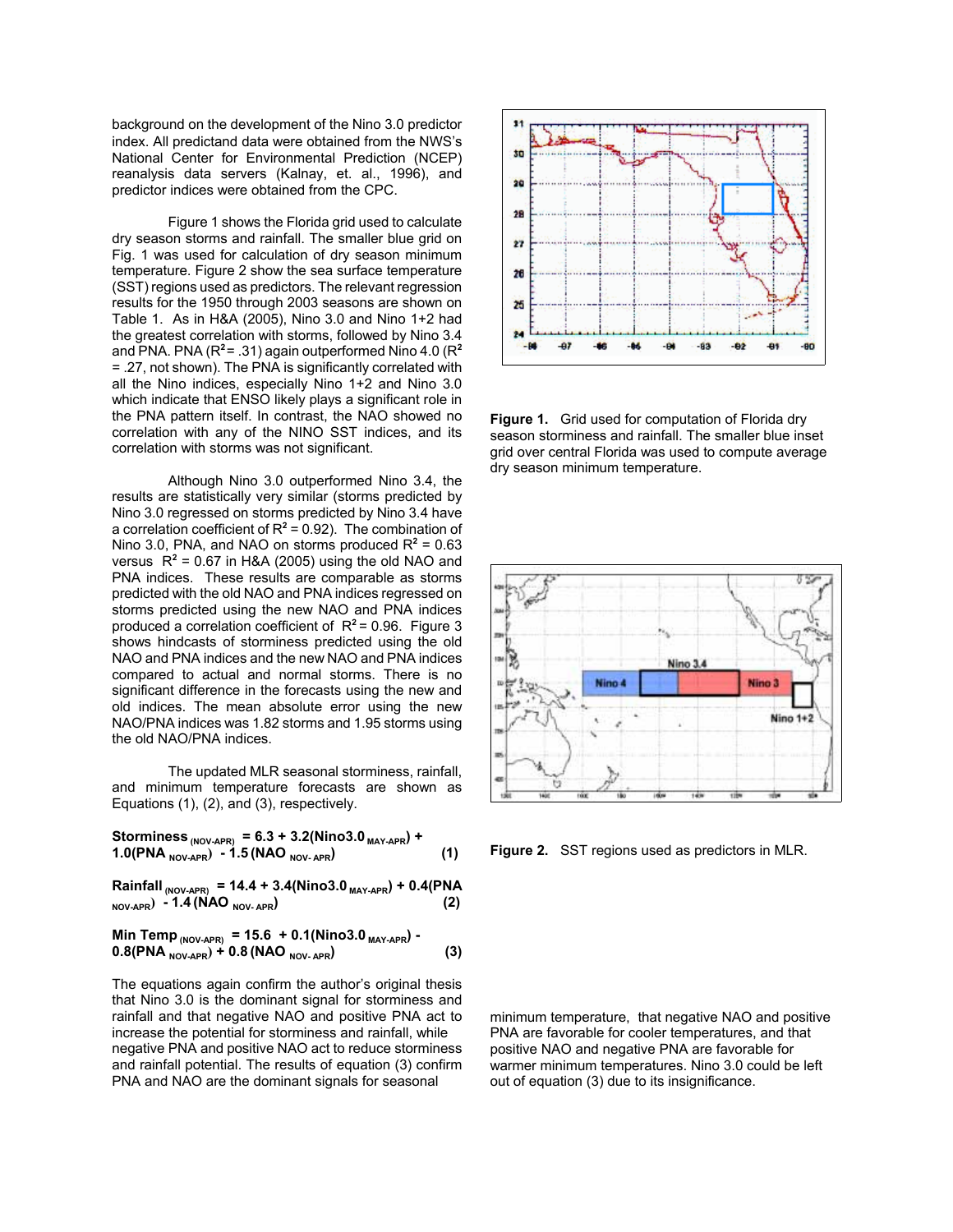|                 | 250 mb U | <b>Storms</b> | Rainfall | <b>Mean Temp</b> | Min Temp* |
|-----------------|----------|---------------|----------|------------------|-----------|
| Nino $1+2$      | .48      | .55           | .39      | .11              | .01       |
| <b>Nino 3.0</b> | .62      | .57           | .35      | .18              | .03       |
| <b>Nino 3.4</b> | .57      | .47           | .30      | .18              | .03       |
| <b>NAO</b>      | .12      | .02           | .00      | .02              | .31       |
| <b>PNA</b>      | .40      | .31           | .05      | .38              | .16       |
| 3.0+PNA+NAO     | .80      | .63           | .42      | .42              | .55       |

Table 1. Correlation coefficients (R<sup>2</sup>) of regressions of predictor variables on the Florida grid (Fig. 1) dry season 250 mb U anomaly, storms, rainfall, and mean temperature for the 1950-2003 dry seasons, and for mean minimum temperature for the 1958-1999 dry seasons (\*central Florida grid in blue on Fig. 1). Cells shaded dark do not have significant relationships, medium shaded cells are significant at 95% level (F<sub>05</sub>), and light shaded cells are significant at 99% level (**F.01**).



**Figure 3.** Number of Florida grid storms for the 1950 - 2002 dry seasons (black line) compared to dry season storms predicted by Equation 1 using new PNA and NAO indices (blue line) and storms from H&A (2005) using the old PNA and NAO indices (red line). The dashed line indicates average storms per season (6).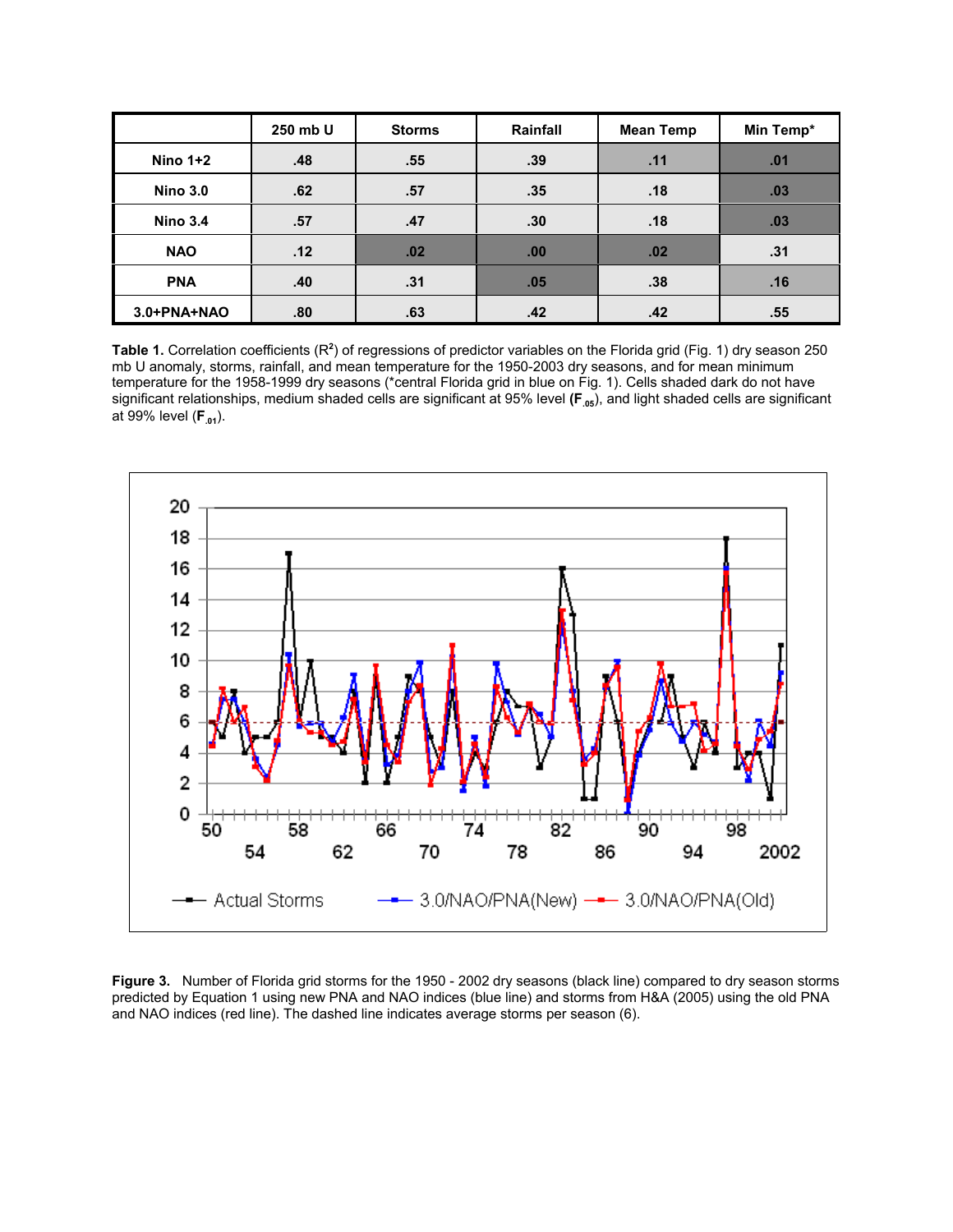

**Figures 4a-d.** Composite daily mean sea level pressure (mb) charts for the extreme PNA+ and NAO- conditions of February 1978 (4a) during ENSO-neutral conditions, extreme PNA- and NAO+ conditions of March 2002 (4b) during ENSO-neutral conditions, extreme El Nino conditions of February 1998 (4c), and extreme La Nina conditions of February 1989 (4d). Images provided by the NOAA-CIRES Climate Diagnostics Center, Boulder Colorado from their Web site at http://www.cdc.noaa.gov.

To reaffirm the physical reality of the storminess, rainfall, and minimum temperature forecast equations, brief reviews of the synoptic patterns associated with the extreme phases of ENSO, PNA, and NAO are in order. The extreme case of a strong negative NAO with a strong positive PNA, as in February 1978, is shown on Figure 4a. In this case, strong and extensive low pressure systems are found over the North Atlantic and North Pacific Oceans, while high pressure as a manifestation of the strongly positive PNA is centered over the plains of Canada and the United States. Surface pressure is lower than normal over Florida reflecting increased storminess, typically in the form of coastal storms developing north and east of Florida. Florida is wide open to the frequent intrusion of cold air masses from the north. The 1977-78 dry season had the lowest average minimum temperature of all seasons since 1950. The mean storm track is along the eastern seaboard from the vicinity of Florida northward. Rainfall, although perhaps more frequent than normal, is not necessarily excessive as the storms generally are more likely to intensify significantly downstream of Florida.

The extreme case of a strong positive NAO with a strong negative PNA, as in March 2002, is shown on Figure 4b. In this case, extensive high pressure ridges are found over the North Atlantic and North Pacific Oceans with the Atlantic high pressure ridge extending westward north of Florida. Strong continental high pressure is found over the high arctic of Alaska and Canada. This pattern quite simply limits the chances of storms and rainfall over Florida. A weaker mean storm track is found well north of Florida, extending from the desert southwest to the Great Lakes region. Minimum temperatures are quite warm on average as east to southeasterly surface flow modified by maritime influence prevails.

Figures 4c&d show the two extreme phases of ENSO for February 1998 (El Nino) and February 1989 (La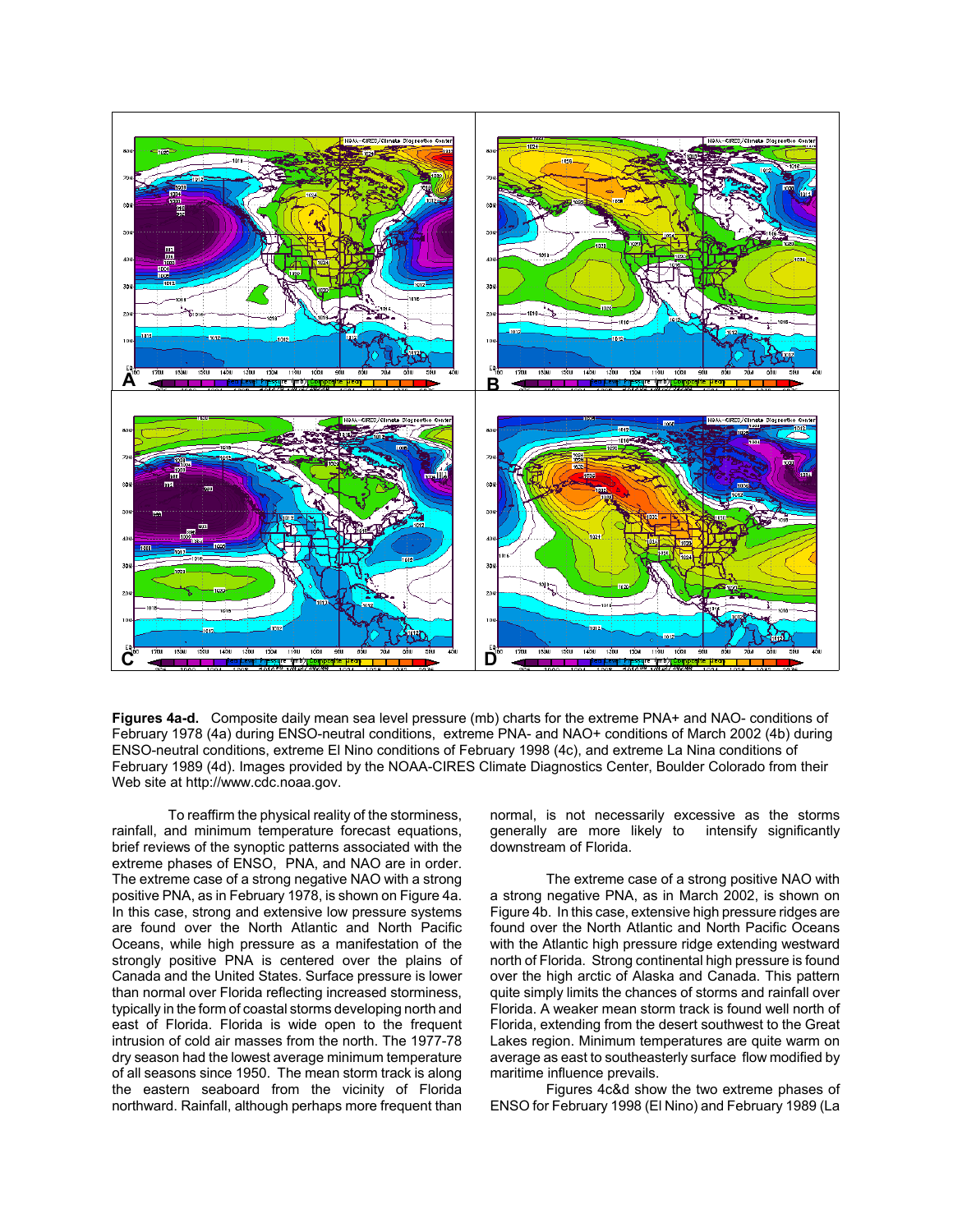Nina), respectively. In the case of February 1998, the PNA was strongly positive in concert with high Nino 3.0, and the NAO was negative. Low pressure is predominant and a reflection of frequent storm passages on a southern track across or near the Gulf of Mexico into the Atlantic Seaboard. Rainfall is extreme across Florida. In the case of February 1989 (Fig. 4d), the PNA was strongly negative in concert with low Nino 3.0 and the NAO was positive. High pressure is predominating and the strong Atlantic subtropical ridge extends westward across Florida.

It is interesting to note the structural similarities between Figures 4a and 4c and Figures 4b and 4d. It is clear why extreme combinations of NAO and PNA in ENSO neutral seasons can rival all but the strongest El Ninos and La Ninas in impact on Florida. The relationship of ENSO, PNA, and NAO to Florida dry season weather is not linear, and they do not represent all possible teleconnections, but they explain most of the variability and approximate a quasi-linear relationship within the range of values normally encountered.

The results of equations (1), (2), and (3) are physically consistent with observations in nature. The first types of education and decision aides to be presented are tables of all possible combinations of Nino 3.0, NAO, and PNA with simulated forecast values from equations (1), (2), and (3) using historical data. These tables are meant to be quick references to assist users of the forecasts in understanding the interrelationships among Nino 3.0, PNA, and NAO and for developing scenarios.

### **2.1** *SST, NAO, and PNA on Storminess*

Table 2 displays all possible combinations of ENSO, PNA, and NAO. Each cell in Table 2 displays the theoretical number of storms predicted from Equation 1 using historical extreme ranges of the indices, except where neutral is indicated and the entry into the equation was zero. Combinations of teleconnections unlikely to be observed are shaded in light gray. For example, a negative seasonal PNA would not be observed in nature during a strong El Nino, a neutral PNA would be rare during a strong El Nino, and a positive seasonal PNA would not be observed during a strong La Nina. In contrast, all phases of NAO are found, even strongly positive during strong El Ninos such as 1982-83 (seasonal NAO +.78).

The most extreme storminess possibilities are a strong El Nino with positive PNA and negative NAO (18 storms) and a strong La Nina with negative PNA and positive NAO (0 storms). Three of the four strongest El Ninos which correspond to the three highest observed seasonal storm counts (worst case scenarios) are shaded in red in the upper right on Table 2 and correspond rather closely with theoretical storminess predictions. The three lowest seasonal storm counts, all with just one storm, are shaded in blue in the lower left on Table 2. Two of the cases are associated with strong La Ninas with PNA negative and NAO neutral or positive, exactly as theory

predicts and close in number (1 versus 0). However, one case (2001-2002) is associated with ENSO neutral conditions with PNA negative and NAO positive, reaffirming what H&A (2005) found about the importance of PNA and NAO.

The variability accounted for by Equation (1) during ENSO neutral conditions is significant. Previously, ENSO-only forecasts would always forecast a normal six storms in neutral ENSO conditions. With the new forecast equation including NAO and PNA, the range of storm values under ENSO neutral conditions now is from 3 to 10 compared to an observed range in neutral conditions of from 1 to 13. The new forecast scheme is a significant improvement over the previous ENSO-only method, assuming some measure of seasonal NAO and PNA is predictable.

## **2.2** *SST, NAO, and PNA on Rainfall*

Table 3 displays all possible combinations of ENSO, PNA, and NAO. The conventions are the same as in Table 2 except that each cell in Table 3 displays the theoretical seasonal rainfall in inches from Equation (2). The most extreme rainfall possibilities are a strong El Nino with positive PNA and negative NAO (upper right, 25.4") and a strong La Nina with negative PNA and positive NAO (lower left, 6.9"). The four highest observed seasonal rainfall amounts (worst case scenarios), are shaded in green in the upper right on Table 3 in the expected locations and with amounts in line with theoretical predictions. The three lowest observed seasonal rainfall amounts (worst case scenarios) are shaded in brown on Table 2. Here the driest seasons are not found for the conditions predicted by equation (2), strong La Nina with neutral or positive NAO and negative PNA. Rather, two of them are found in ENSO neutral conditions, and the third in relatively weak La Nina conditions.

This clearly illustrates that La Nina and El Nino are not truly opposites with regard to rainfall, and simple assumptions are not valid. A very strong La Nina does not necessarily mean the least amount of rainfall; indeed, the strongest La Nina (1988-89) did not equate to the lowest rainfall. Actual rainfall was 175% of what was predicted (red text in lower left corner of Table 3). The very driest years tend to be ENSO neutral or weak La Nina years. A very strong La Nina can be associated with a strong northern jet stream and stormy conditions. It's just that most storms will pass north of Florida, but associated rainfall with trailing cold fronts or stalled cold fronts can still occur over Florida. It may be that the neutral phase is the most passive and the predisposition for Florida is to be dry in the dry season. This is a significant challenge for those whose primary concern is the occurrence of less than normal rainfall in the Florida dry season, especially if the preceding wet season rainfall has been below normal. The possibility table in this case helps define a significant forecast challenge that will be discussed in subsequent sections on decision aides.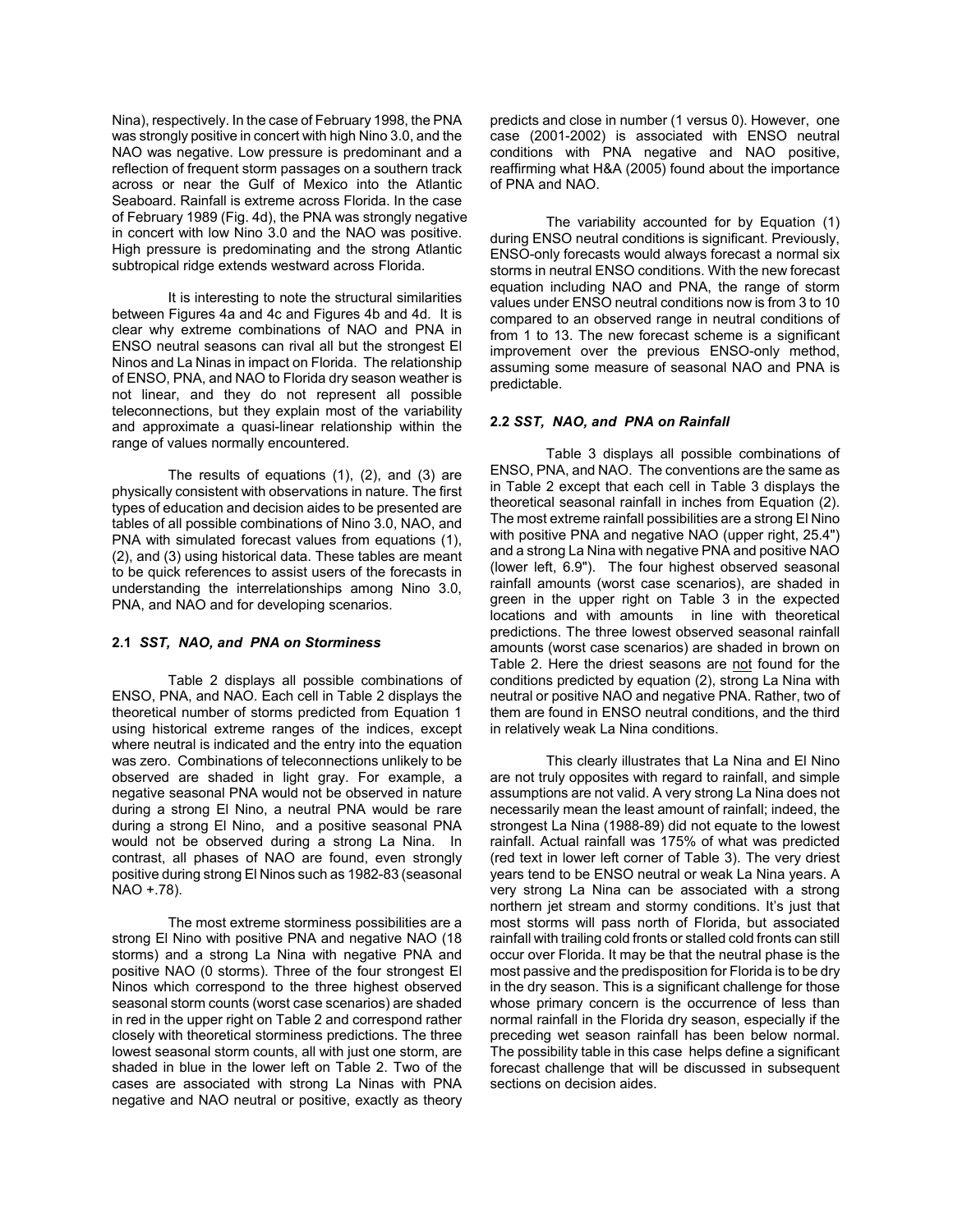| <b>Theoretical Predictions of Dry Season Storms</b> |                   |               |                    |                |  |
|-----------------------------------------------------|-------------------|---------------|--------------------|----------------|--|
|                                                     | <b>PNA (-)</b>    | <b>PNA(0)</b> | $PNA (+)$          |                |  |
| <b>El Nino</b>                                      | 15                | 16            | 18 (17 in 1957-58) | <b>NAO (-)</b> |  |
|                                                     | 14                | 15            | 16 (18 in 1997-98) | <b>NAO (0)</b> |  |
|                                                     | 11                | 13            | 14 (16 in 1982-83) | <b>NAO (+)</b> |  |
| <b>Neutral</b>                                      | $\overline{7}$    | 8             | 10                 | <b>NAO (-)</b> |  |
|                                                     | 5                 | 6             | 8                  | <b>NAO (0)</b> |  |
|                                                     | 3 (1 in 2001-02)  | 4             | 6                  | <b>NAO (+)</b> |  |
| La Nina                                             | $\mathbf{2}$      | 3             | 5                  | <b>NAO (-)</b> |  |
|                                                     | $0(1 in 1984-85)$ |               | $\mathbf{3}$       | <b>NAO (0)</b> |  |
|                                                     | $0(1 in 1988-89)$ | $\mathbf 0$   | 1                  | <b>NAO (+)</b> |  |
|                                                     | <b>PNA (-)</b>    | <b>PNA(0)</b> | $PNA (+)$          |                |  |

**Table 2.** The 27 possible combinations of the PNA, NAO, and ENSO and theoretical predictions of storms from Equation 1 using extreme historical values of ENSO, PNA, and NAO except for where neutral is indicated. Combinations that rarely exist in the historical record are shaded in gray. The combinations with the three highest and lowest observed number of storms are shaded red and blue, respectively.

| <b>Theoretical Predictions of Dry Season Rainfall</b> |                       |                |                        |                |  |
|-------------------------------------------------------|-----------------------|----------------|------------------------|----------------|--|
|                                                       | $PNA$ (-)             | <b>PNA(0)</b>  | $PNA (+)$              |                |  |
| <b>El Nino</b>                                        | 24.4                  | 24.8           | 25.4 (19.1 in 1957-58) | <b>NAO (-)</b> |  |
|                                                       | 22.9                  | 23.3           | 23.9 (22.3 in 1997-98) | <b>NAO (0)</b> |  |
|                                                       | 21                    | 21.4           | 22 (24.3 in 1982-83) * | <b>NAO (+)</b> |  |
| <b>Neutral</b>                                        | 15.5                  | 15.9           | 16.5                   | <b>NAO (-)</b> |  |
|                                                       | 14                    | 14.4           | 15 (7.2 in 2000-01)    | <b>NAO (0)</b> |  |
|                                                       | 12.1 (8.8 in 2001-02) | 14             | 13.1                   | $NAO (+)$      |  |
| La Nina                                               | 10.3 (8.9 in 1967-68) | 10.7           | 11.4                   | <b>NAO (-)</b> |  |
|                                                       | 8.8                   | 9.2            | 9.9                    | <b>NAO (0)</b> |  |
|                                                       | 6.9 (12.1 in 88-89)   | 7.3            | 7.9                    | <b>NAO (+)</b> |  |
|                                                       | <b>PNA (-)</b>        | <b>PNA (0)</b> | $PNA (+)$              |                |  |

**Table 3.** The 27 possible combinations of the PNA, NAO, and ENSO and theoretical predictions of rainfall from Equation 2 using extreme historical values of ENSO, PNA, and NAO except for where neutral is indicated. Combinations that rarely exist in the historical record are shaded in gray. The combinations with the four highest (\* 20.4" in 86-87 also in the El Nino, PNA+, NAO+ cell) and three lowest observed seasonal rainfall amounts are shaded green and brown, respectively.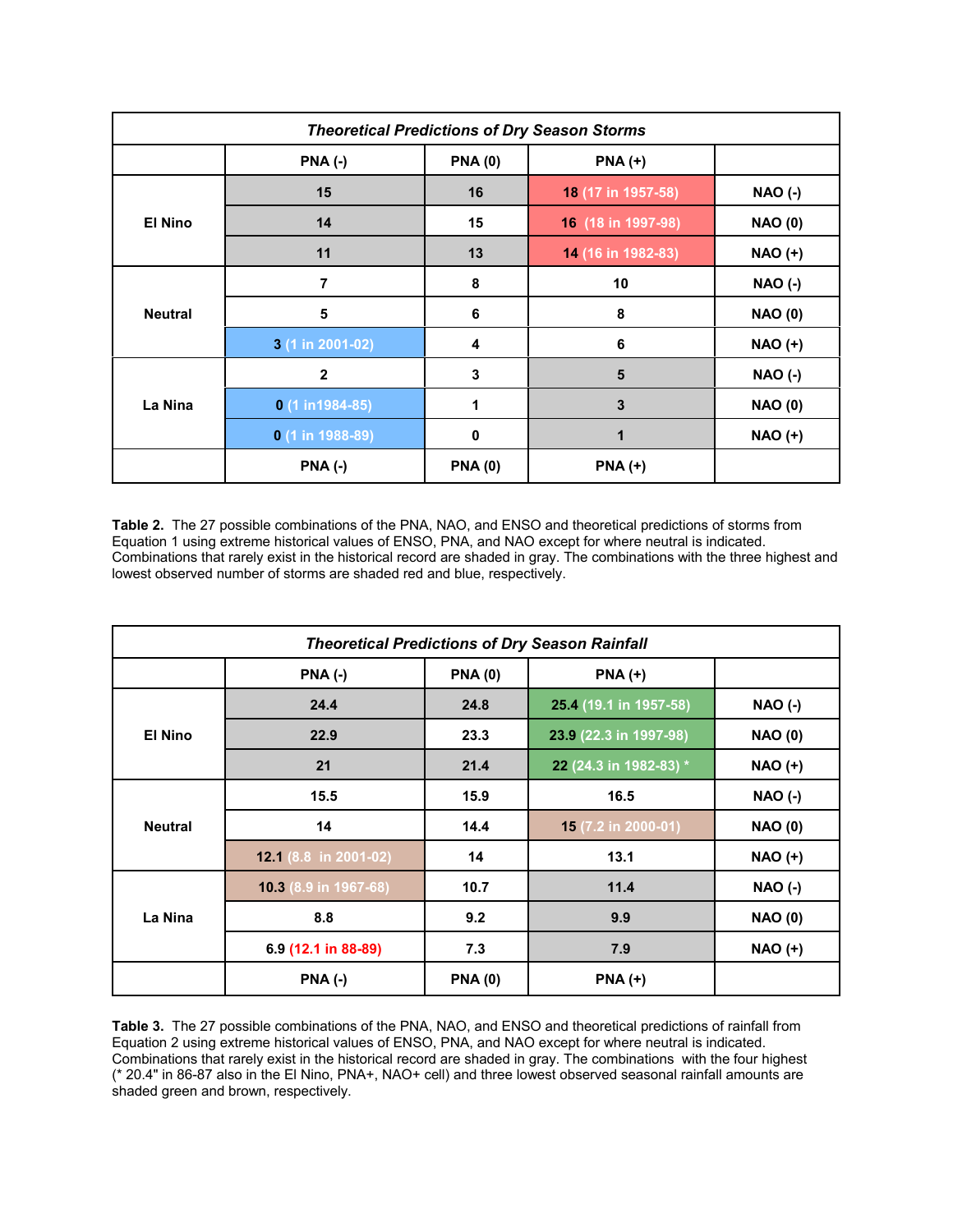| <b>Theoretical Predictions of Dry Season Average Minimum Temperature</b> |                        |                |                        |                |
|--------------------------------------------------------------------------|------------------------|----------------|------------------------|----------------|
|                                                                          | $PNA$ $(-)$            | <b>PNA(0)</b>  | $PNA (+)$              |                |
| El Nino                                                                  | 15.9                   | 15.1           | 13.7 (14.3 in 1976-77) | <b>NAO (-)</b> |
|                                                                          | 16.8                   | 16.0           | 14.6                   | <b>NAO (0)</b> |
|                                                                          | 17.9                   | 17.1           | 15.8                   | <b>NAO (+)</b> |
| <b>Neutral</b>                                                           | 15.5                   | 14.7           | 13.4 (14.0 in 1977-78) | <b>NAO (-)</b> |
|                                                                          | 16.4                   | 15.6           | 14.3                   | <b>NAO (0)</b> |
|                                                                          | 17.5 (17.1 in 1990-91) | 16.7           | 15.4                   | <b>NAO (+)</b> |
| La Nina                                                                  | 15.3                   | 14.5           | 13.1                   | <b>NAO (-)</b> |
|                                                                          | 16.2                   | 15.4           | 14                     | <b>NAO (0)</b> |
|                                                                          | 17.3 (17.0 in 1971-72) | 16.5           | 15.2                   | <b>NAO (+)</b> |
|                                                                          | $PNA$ (-)              | <b>PNA (0)</b> | $PNA (+)$              |                |

**Table 4.** The 27 possible combinations of the PNA, NAO, and ENSO and theoretical predictions of average minimum temperature from Equation 3 using extreme historical values of ENSO, PNA, and NAO except for where neutral is indicated. Combinations that rarely exist in the historical record are shaded in gray. The combinations with the two highest and lowest observed seasonal rainfall are shaded red and blue, respectively.

# **2.3** *SST, NAO, and PNA on Minimum Temperature*

Table 4 displays all possible combinations of ENSO, PNA, and NAO. The conventions are the same as in Tables 2 and 3 except that each cell in Table 4 displays the theoretical seasonal average minimum temperature (EC) from Equation (3). The most extreme minimum temperature possibilities are ENSO neutral or weak El Nino with a strong positive PNA and strong negative NAO (upper right 13.4 and 13.7 EC, respectively) and ENSO neutral or weak La Nina with a strong negative PNA and strong positive NAO (lower left, 17.5 and 17.3 EC, respectively) . The two highest observed seasonal minimum temperatures (worst case scenarios), shaded in red in the lower left on Table 4 are not only in the right location, but they are also very close to the values predicted by equation (3). However, the 1971-72 La Nina was quite weak (Nino 3.0 -.58). The two lowest observed seasonal minimum temperatures (worst case scenarios), shaded in blue in the upper right on Table 4, are also in the right location and close to predicted values. The 1976- 77 El Nino was also quite weak (+.55). The two El Nino/La Nina cases on Table 4 were actually very close to being neutral, but had quite strong PNA phases (+0.93 and -1.05, respectively). The possibility table illustrates more clearly that ENSO is not a big player in seasonal minimum temperatures as the warmest and coldest temperatures are possible under weak and neutral ENSO conditions and driven by the PNA and NAO.

## **3. TAYLOR-RUSSELL DIAGRAMS AS DECISION AIDES**

The possibility tables are useful for better understanding the relationship of teleconnections to impact weather and for developing scenarios. However, hard decisions must almost always be made in the face of uncertainty, and a degree of objectivity in the decision making process is desirable. The certainty/uncertainty of the predictions from equations (1), (2), and (3) can be evaluated by considering the correlation coefficients (such as on Table 1) and by various error calculations and significance tests. Value can also be evaluated by comparing historical predictions from the equations versus actual values (hindcasts) such as those on Figure 3. However, H&A (2002) found that graphical displays of predicted versus observed phenomena using a variation on the reliability diagram called a Taylor-Russell diagram (Stewart, 2000) can be valuable to better understand uncertainty in the context of decision making.

Taylor-Russell (TR) diagrams of Equation (1), the prediction of storms from Nino 3.0, PNA, and NAO for three different decision scenarios are shown as Figures 5a-c. On Fig. 5a, along the x-axis are the predicted dry season storms from 1950 -2003 (rounded to the nearest whole storm). Along the y-axis are the corresponding observed dry season storms. The diagram is then divided into two sections by a horizontal criterion or "action line." Above this line, based on past experience or scenarios and studies, action should be taken. In this case, above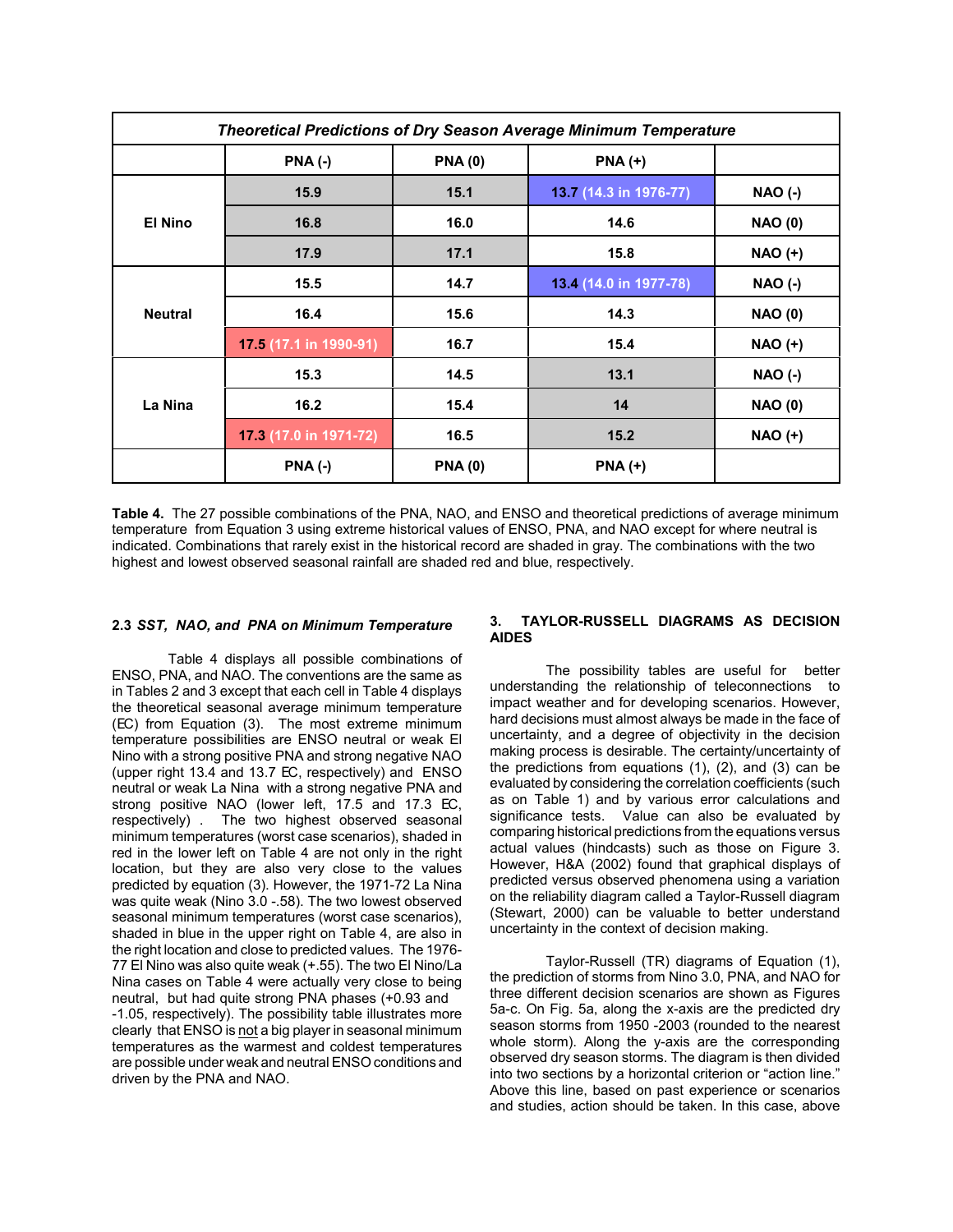normal storms (>6) is selected as the action line. If above normal storms are going to occur, mitigation actions should be taken. The TR diagram is then further divided into four sections by the establishment of a vertical "decision line" based on a prediction from Equation (1). On Fig. 5a the decision line has also been selected as a prediction of >6 storms. The scenario is thus defined as needing to take action when a forecast of >6 storms is made. The resulting four regions of the TR diagram based on the definition of the scenario are: 1) true positive (upper right), a prediction of >6 is made and it is correct and preparations are proper and successful; 2) true negative (lower left), the prediction is <6 storms and it is correct and no preparations were made or needed; 3) false positive or, more commonly, false alarm, (lower right), action was taken on the prediction of >6 storms and it proved unnecessary; and 4) false negative (upper left), the prediction is <6 storms (below criterion line), but >6 storms occur and actions that should have been taken were not, leading to a negative impact. The false negative is generally the worst case scenario.

What should be clear from the pattern of scatter on Fig. 5a is that the forecast is good, but not perfect. The TR diagram can be adjusted by decision makers to account for the role of uncertainty and the cost benefit of the use of the forecast. For example, the selection of the simple criteria of above normal storms (>6) on Fig. 5a may result in too many seasons when actions are required. This depends, of course, on the sensitivity of users, but most users might find the normal threshold too low. The criterion could be raised to 1 standard deviation (SD) above normal storminess (horizontal line >10 storms on Fig. 5b), which would be highly impacting to most users and action should definitely be taken. If the decision line is also set at 10 storms on Fig. 5b, the implications are that the False Positives/Alarms would be reduced to near zero, but the false negatives or un-forecast events could be extremely costly, if not devastating, at this threshold level -- potential losses could be unacceptable. The decision makers could then move the decision line lower as in Fig. 5c to the point where the false negatives or unforecast losses are eliminated. In other words, the decision to take action to prepare for 10 storms will be made at a forecast of \$7, storms providing more margin for error (hedging). However, this cannot be done without increasing the odds that more false alarms will occur and unnecessary action will be taken. The decision line is critical as it can be used to explore costs versus benefits for a particular user's problem. The TR diagrams are thus useful in exploring the implications of actions taken to deal with uncertain forecasts.

Figures 6a-c show TR diagrams for three different dry season rainfall scenarios based on equation (2). It should be evident that there is more uncertainty in the rainfall forecast due to the greater scatter of the predicted/observed pairs ( $R^2$  = 0.42 for rainfall versus  $R^2$ = 0.63 for storms). Figure 6a show the action/decision line set for above normal rainfall (> 14 inches). The cluster of values around normal in all four quadrants on Fig. 6a indicates this is probably not a good criteria choice (but it could be for some sensitive users). Fig 6b shows the TR diagram for criterion and decision thresholds set at >1 SD above normal rainfall (>17.6"). As in the case of storms, the user can experiment with cost benefit by adjusting the decision line to reach some balance between false alarms and missed events.

Lack of dry season rainfall is also a significant impact to many decision makers. Figure 6c shows a TR diagram for the opposite scenario of Fig 6b where the action and decision lines are set for <1 SD below normal rainfall (<10.3"). Note that in this case where the problem is defined as action taken when the event is less than some criteria, the four quadrants are reversed from Figs. 6a-b. In this scenario, the false negative, or missed forecast, for the impact of below normal rain is now in the lower right (rain forecast >1 SD below normal and rain < 1 SD below normal occurs). The user must move the decision line to the right (higher) to mitigate the potential negative impacts of a missed forecast. This scenario indicates that forecasts from equation (2) have some serious issues with over-forecasting seasonal rainfall at the lower end of the spectrum. For example, a user critically concerned about dry conditions would have to move the decision line so far to the right in Fig. 6c that the false alarms would very likely be untenable. Recall that this issue was first identified as a potentially serious problem on Table 3 where the theoretical lowest rainfall was not found under the conditions predicted by Equation (2). The use of the TR diagram in this case does not solve the problem, but helps clarify the issue for decision makers and brings it out into the open for consideration of alternatives for mitigation. The challenge of the below normal rainfall forecast will be explored further in the next section.

Figures 7a-c are the TR diagrams for dry season average minimum temperatures over central Florida (blue inset map on Fig.1 ) for 1958-99 from equation (3). Note that the plotted results from equation (3) have less scatter  $(R^2 = 0.55)$  than from equation (2) for rain ( $R^2 = 0.42$ ). The example scenarios for minimum temperature are concerned with below normal temperature; the quadrant conventions are as in Fig.6c for below normal rainfall. Figure 7a shows the action and decision thresholds set for minimum temperatures below normal (<15.6 EC ). The forecast is actually quite good with just a few false negatives close to the action line. A more impacting scenario is shown on Fig. 7b where the action/decision thresholds are set at 1 SD below normal minimum temperatures (<14.8 EC). This criterion results in no false positives/alarms, but some significant false negatives (missed events). The decision line has been moved to the right (<15.3 EC) in Fig. 7c to eliminate missed events at the expense of accepting some false alarms. However, in this case, all of the false alarms are relatively minor and still below normal. A cost benefit analysis of this scenario is likely to be favorable.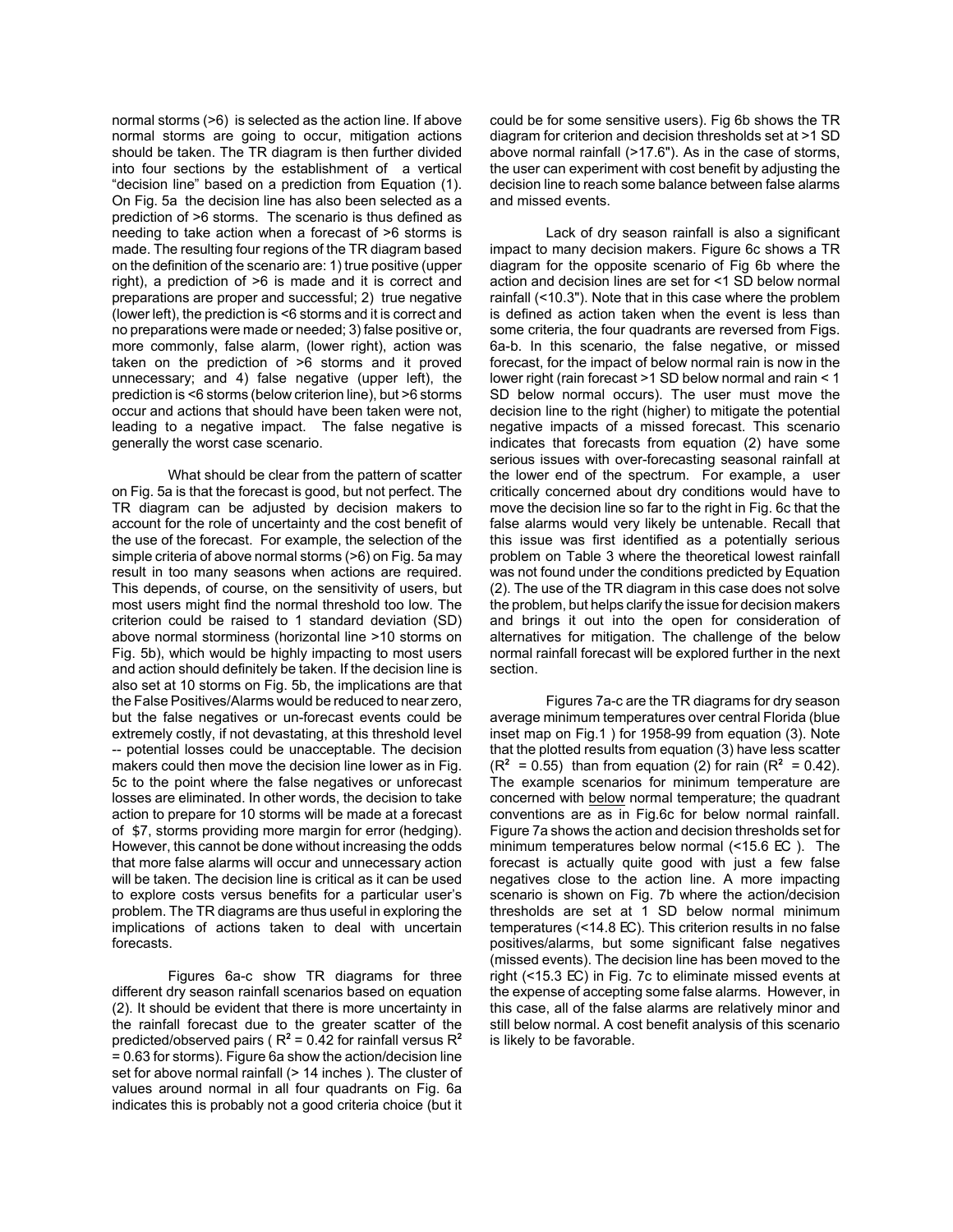

**Figures 5a-c.** Taylor-Russell diagrams of Florida dry season storms predicted by Equation (1) and rounded to the nearest whole storm plotted against observed storms for the 1950 through 2003 dry seasons for three different criterion/decision scenarios: 5a) greater than normal storminess for both decision and criterion line, 5b) greater than 1 standard deviation above normal storminess for both decision and criterion line, and 5c) greater than 7 storm decision line and greater than 1 standard deviation above normal criterion line.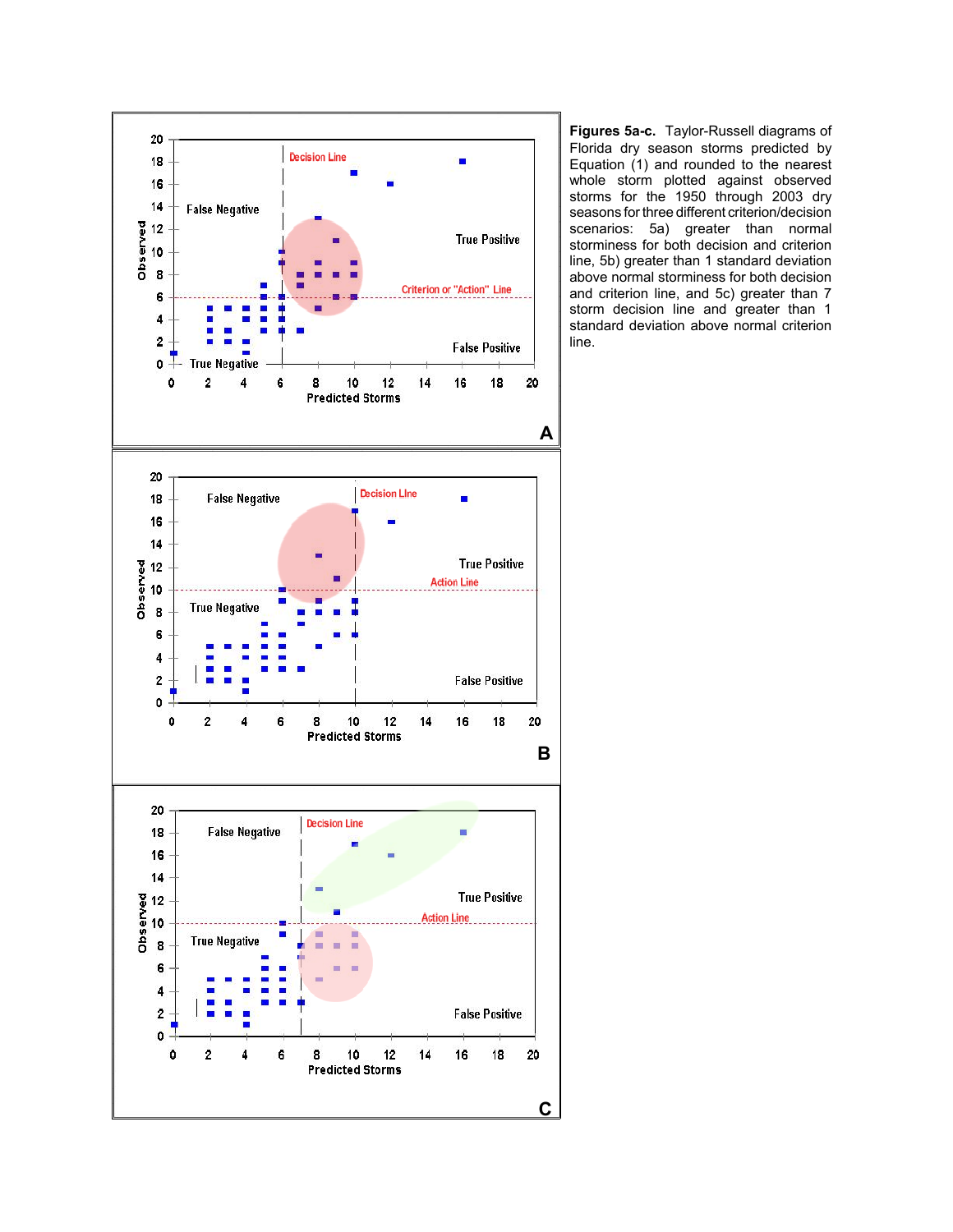

**Figures 6a-c.** Taylor-Russell diagrams of Florida dry season rainfall (inches) predicted by Equation (2) plotted against observed rainfall for the 1950 through 2003 dry seasons for three different criterion/decision scenarios: 6a) greater than normal rainfall for both decision and criterion line, 6b) greater than 1 standard deviation above normal rainfall for both decision and criterion line, and 6c) less than 1 standard deviation below normal for both decision and criterion line.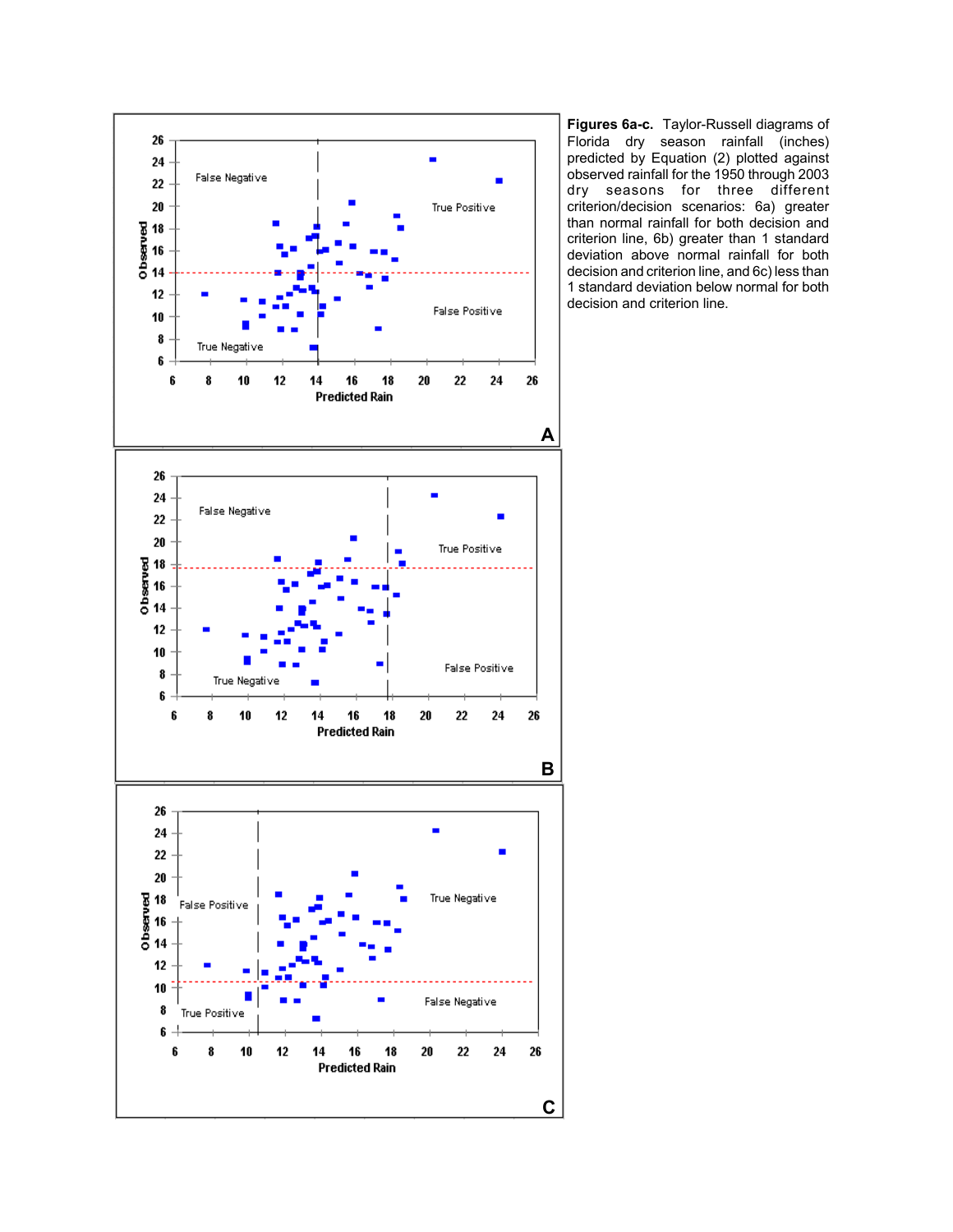

**Figures 7a-c.** Taylor-Russell diagrams of Florida dry season average minimum temperature (EC) predicted by Equation (3) plotted against observed minimum temperatures for the 1950 through 2003 dry seasons for three different criterion/decision scenarios: 7a) less than normal minimum temperature for both decision and criterion line, 7b) less than 1 standard deviation below normal minimum temperature for both decision and criterion line, and 7c) less than 15.3 EC minimum temperature decision line and less than 1 standard deviation criterion line.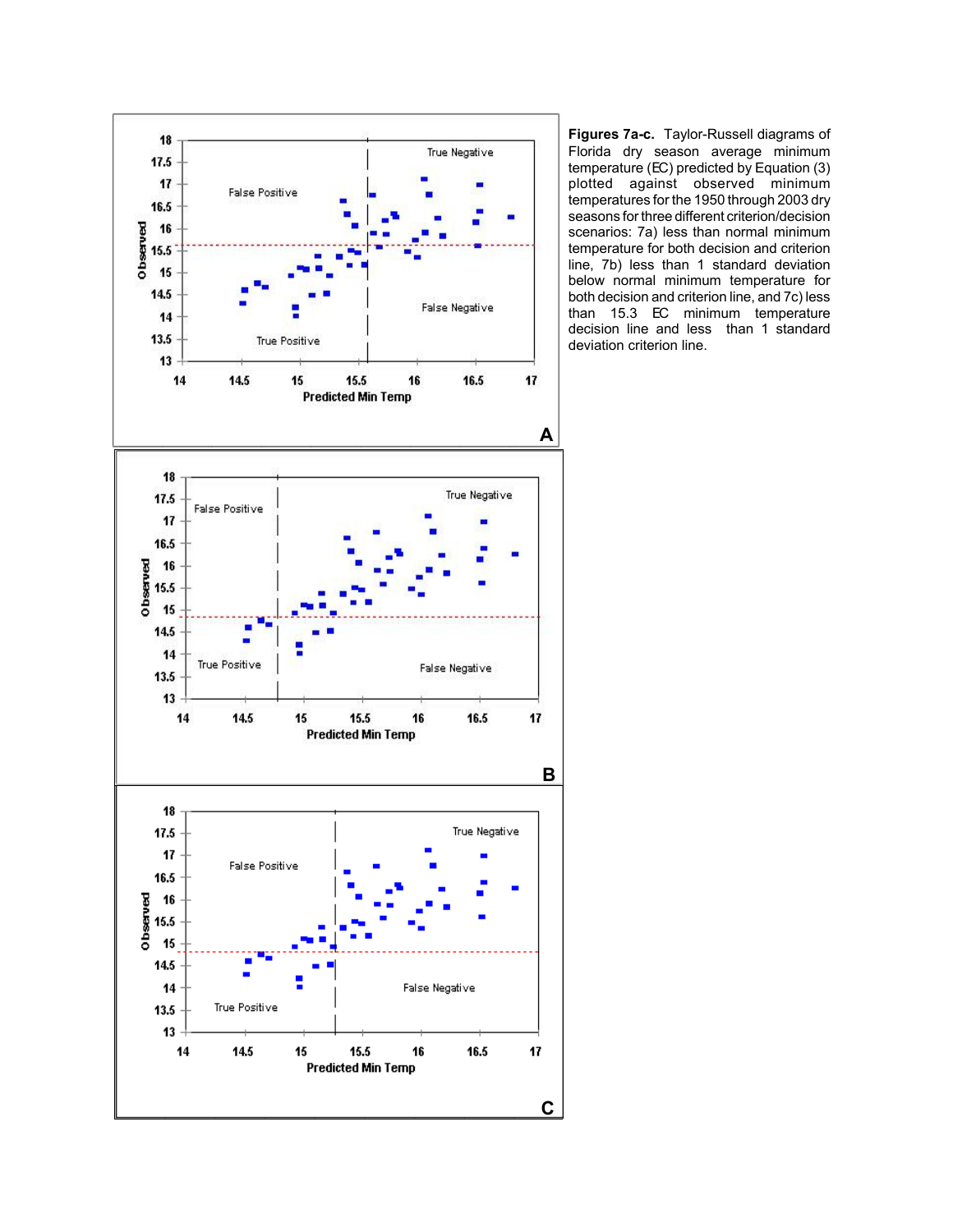# **4. LOGISTIC REGRESSION TO IMPROVE DECISION MAKING**

Logistic regression (Wilkes, 1995) is a variation of ordinary regression that can be used when the predictand is dichotomous (restricted to two values) and usually represents the occurrence or nonoccurrence of an event (coded as 1 for occurrence or 0 for nonoccurrence). Logistic regression (LR) fits a sigmoidal, or s-shaped, curve by taking the linear regression equation, which could produce any y-value between minus infinity and plus infinity, and transforming it with the function:  $p = \text{Exp}(y)$  /  $(1 + Exp(y))$ . LR is then a special kind of nonlinear regression that predicts the probability of the occurrence of an event of interest (scenario) as a function of the independent variables. The probability of the occurrence of the event  $(y)$  is then given by equation  $(4)$ .

 $P(y) = 1 - (1/(1 + exp(C + C_1X_1 + C_2X_2....C_kX_k)))$  (4)

Storminess <sub>(NOV-APR)</sub> > normal = -1.04 + 2.42 (Nino3.0 <sub>MAY-</sub> **APR) + 0.93(PNA NOV-APR) - 1.72 (NAO NOV- APR) (5)**

**P(Storminess (NOV-APR) > normal**) = **1 - (1/(1 +** *exp***(-1.04 +** 2.42(Nino3.0<sub>MAY-APR</sub>) + 0.93(PNA <sub>NOV-APR</sub>) - 1.72(NAO <sub>NOV-</sub> **APR)**))) **(6)**

**Storminess (NOV-APR) > 1SD = -3.69 + 1.36(Nino3.0 MAY-APR)**  $+ 2.76(PNA_{\text{NOV-APR}}^{100V-10V} - 0.74(NAO_{\text{NOV-APR}})$ 

**Rainfall (NOV-APR) >1SD = -2.24 + 2.01(Nino3.0 MAY-APR) - 0.09(PNA NOV-APR) +- 0.64 (NAO NOV- APR) (8)**

**Rainfall (NOV-APR) <1SD = -2.76 - 3.05(Nino3.0 MAY-APR) + 2.90(PNA NOV-APR) - 0.25 (NAO NOV- APR) (9)**

**Min Temp (NOV-APR) <1SD = -3.15 - 0 .44(Nino3.0 MAY-APR)**  $+ 2.70(PNA_{\text{NOV-APR}}) - 3.32(NAO_{\text{NOV-APR}})$ 

LR can be a useful approach for decision making because it reframes the forecast issue to specifically address a given scenario in probabilistic terms. For example, in traditional MLR such as Equation (1) DS storminess is predicted using historical storminess data and Nino 3.0, PNA, and NAO indices. The result for any given hindcast (or forecast) of Nino 3.0, PNA, and NAO is the number of storms expected in a season, a deterministic forecast. Any number of statistics can be examined to assess the reliability of this forecast. Taylor Russell diagrams can be constructed from the observed and predicted storms to provide insights for decision making and the probability of detection and false alarm rates computed.

These methods can, if one is not careful, become "black boxes" where the signs and magnitudes of the original predictor variables are removed from the process of decision making and the focus is on the output. These methods also do not account for errors in the underlying predictor variables. Equation (1) must then serve all decision making challenges relating to predicted storms over the entire range of predictor variables. In contrast, LR requires the definition of the scenario of interest at the outset and a unique data set and equation for each scenario. For example, assume one needs to take action if above normal storminess is going to occur. The database of storms is analyzed for the 1950-2003 dry seasons and each season is coded either 1 for seasons with >6 storms or 0 for seasons with 6 or less storms. Then MLR is done on this dichotomus data set with Nino 3.0, PNA, and NAO predictor variables just as in Equation (1). The resulting >6 storm LR decision scenario is shown as equation (5). Predicted probabilities of >6 storms can then be calculated by inserting equation (5) into equation (4) as shown in the resulting equation (6). Equations (7), (8), (9), and (10) show LR scenarios (Fy) for >1 SD storms, >1 SD rainfall, <1 SD rainfall, and <1 SD minimum temperature, respectively, all significant at the 99% level  $(\chi^2_{.01}, F_{.01}).$ 

The value of LR in decision making becomes obvious when probabilities **P**(*y*) are plotted against predictor variables. Figures 8a-c show the probabilities for four different storm scenarios as predicted from Nino 3.0, PNA, and NAO, respectively: 1) above normal storms, 2) below normal storms, 3) >1 SD above normal storms, and 4) < 1 SD below normal storms. The LR results for storm scenarios on Nino 3.0 are shown on Fig. 8a. All four scenario equations are highly significant (p=.001, x<sup>2</sup><sub>.01</sub>,  $F_{01}$ ) as would be expected and in agreement with MLR results earlier. However, the wealth of decision making information is immediately obvious as addressing four distinct scenarios or action thresholds, depending on user needs where the traditional MLR approach has to satisfy all scenarios. If Nino 3.0 is predicted to average 1.0 (May-April) there is an 80% chance of >6 storms in the dry season, a 40% chance of >10 storms, and a near zero chance of <6 storms and < 2 storms.

It is important to remember that the seasonal forecasts contain an extra degree of uncertainty that is not always communicated well to the users. For example, the seasonal prediction equations of storms, rainfall, and minimum temperature using indices such as SST, PNA, and NAO contain uncertainties. However, the predictor variables themselves (SST, PNA, NAO) input into the forecast equations are based on observations and forecasts and their values also contain uncertainties. So first the predictor phenomena must be accurately forecast and then the teleconnection forecasts must accurately describe the relationship. With LR scenarios such as on Fig. 8a, decision makers can assess the implications of uncertainty in the underlying predictors. For example, if a Nino 3.0 forecast of 1.0 is used with an error range of, say, +/- 0.50 in May to predict storminess in the upcoming dry season it can be seen that the probability of below normal storminess is very low, the probability of above normal storms ranges from around 60% to near 95%, and the probability of >1 SD above normal storms ranges from 20% to 60%. A scenario of >1 SD above normal storms is likely to be very impacting for most users and the LR results highlight the rapid rise in probabilities from 0.5 to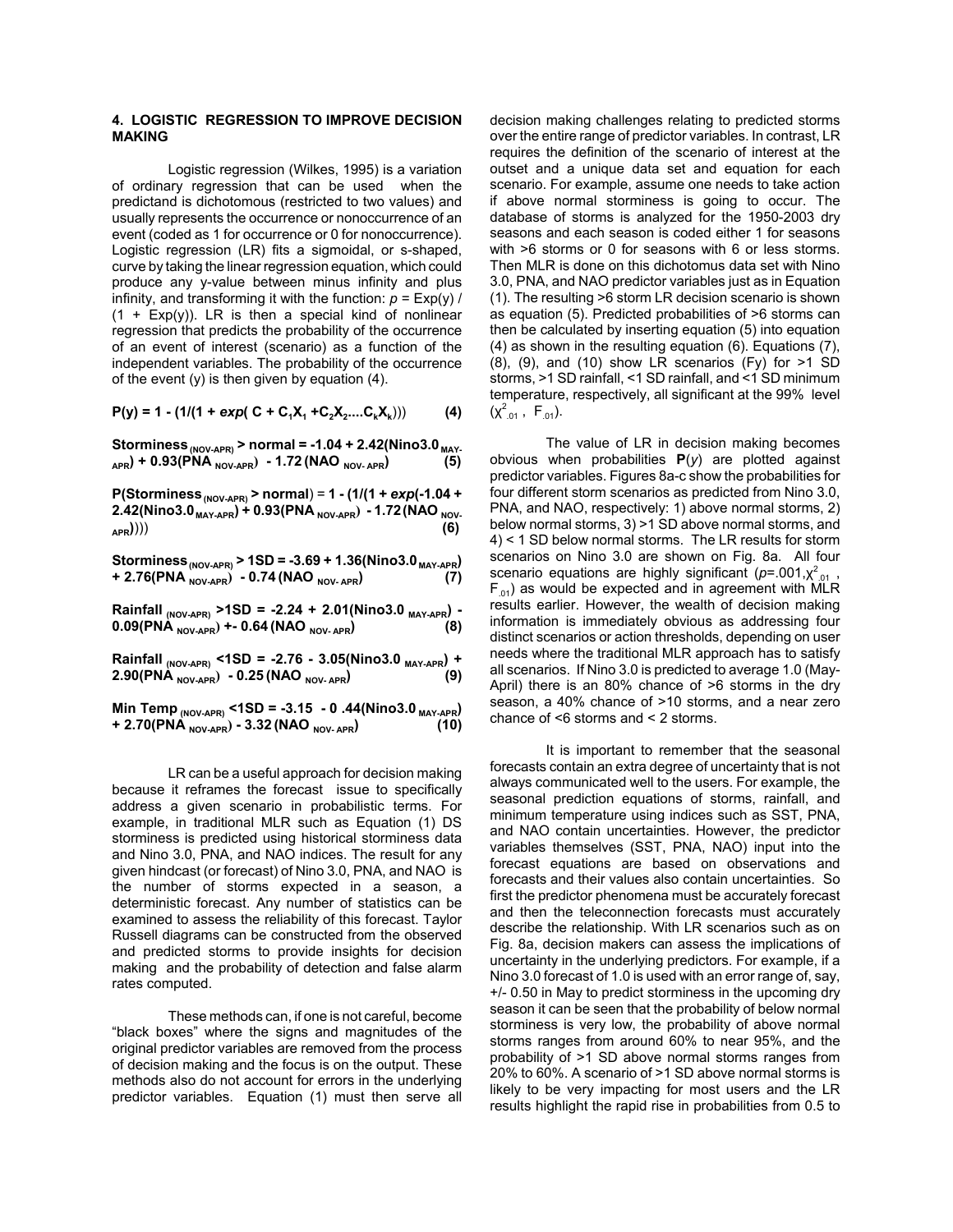1.5 Nino 3.0 that could alert sensitive users to focus on this possibility well ahead of time.

The LR results for storm scenarios on PNA (Fig. 8b) and NAO (Fig. 8c) are shown for comparison. To a large degree, the PNA results (all significant at **χ<sup>2</sup><sub>.01</sub>, F**<sub>.01</sub>) duplicate Nino 3.0 results as the two are highly correlated (H&A, 2005) and seasonal PNA almost always follows the sign of Nino 3.0 when it is not neutral. There is currently no long range forecast of PNA other than that which would be based on the Nino 3.0 forecast itself. The results for storm scenarios on NAO on Figure 8c are not significant, especially for the >1 SD above normal scenario where *p*=0.98 and the "curve" is almost a straight line which would indicate absolutely no value. However, the above normal storm scenario does show increasing probability of storms as NAO decreases (*p*=0.14 and not quite significant at the 0.90 level).

Clearly, Nino 3.0 is the dominant factor in predicting dry season storminess, again confirming previous results (H&A, 2005). LR storm scenarios were also done with NAO and PNA during Nino 3.0 neutral seasons. In this case, the above/below normal storm cases were calculated for the 25 seasons from 1950-2003 when Nino 3.0 was -.5 to +.5. and LR on NAO and PNA was completed. LR for the +/- 1 SD storm scenarios was not completed because the occurrence of such extreme variability rarely occurs in Nino 3.0 neutral years. Figures 9a-b show that NAO and PNA are significant predictors of the probability of above normal storms during ENSO neutral seasons, reaffirming the results of H&A (2005). Negative NAO and positive PNA can combine to produce stormy conditions in the absence of significant Pacific SST anomalies. Note, however, that the range of +PNA is more limited in ENSO neutral years. The results for below normal storms were not significant for either PNA or NAO at  $\chi^2$ <sub>-10</sub> or **F**<sub>-10</sub>, but do show that in general NAO+ and PNA- reduce storminess.

Figures 10a-c show the probabilities for two significant seasonal rainfall scenarios, >1 SD above normal rainfall (>17.6"), and < 1 SD below normal rainfall (<10.3"), as predicted from Nino 3.0, PNA, and NAO, respectively. The LR results for rainfall scenarios on Nino 3.0 are shown on Figure 10a. The >1 SD above normal equation is significant at  $p = 0.001$ ,  $\chi^2$ <sub>01</sub>, and F<sub>01</sub>, while the  $\leq$  1 SD below normal equation is significant at *p*=.05,  $\chi^2_{.05}$ , and  $F_{.05}$ . As revealed earlier in the possibility tables and TR diagrams, dry season rainfall can be a significantly more challenging decision-making problem than storminess. The LR results on Figure 10a clearly show that the rainfall forecasts for La Nina and El Nino conditions are anything but mirror images or simply opposite forecasts. During a strong El Nino, excessive rainfall is a reliable occurrence with a probability of 70- 100% for Nino 3.0 above +1.5. In contrast, the strongest La Nina with Nino 3.0 below -1.50 produces only a 50% chance of extreme dry conditions (<1 SD below normal rainfall). One way to consider the two phases in the context of Florida dry season weather is that El Nino is an active phase forcing storms and attendant hazards and

rainfall while strong La Nina and neutral ENSO with positive NAO and negative PNA are passive phases that generally limit storms and rainfall by suppressing either storm development or steering storms away from Florida. This is inherently a more complicated and less predicable relationship.

The LR results for rainfall scenarios on PNA are shown on Figure 10b. The >1 SD above normal equation is significant at  $p=.05,\chi^2_{.05}$ ,  $F_{.05}$  and the <1 SD below normal equation is not significant. The LR results for rainfall scenarios on NAO (Fig. 10c) are not significant for either scenario. As was the case for storms, there were not enough occurrences of extreme rainfall deviation in ENSO neutral seasons to conduct LR on PNA and NAO on </> 1 SD scenarios. It is not surprising that Nino 3.0 is the dominant teleconnection for extreme dry season rainfall variability as is also the case for storms. However, the relationship between storms and rainfall generally diverges from neutral toward strong La Nina conditions as rainfall obviously still occurs even when few significant extratropical cyclones occur. Recall the greatest La Nina of all in 1988-89 had only one storm, but 12 inches of rainfall which was not 1 SD below normal.

The value of LR in the case of seasonal rainfall extremes is that it clearly identifies two distinct forecast challenges; one for excessive rainfall that is highly predictable, and one for extreme dryness that is not so predictable. For decision-makers, this means very dry conditions are not as predictable as very wet conditions, and ENSO neutral may well be the extreme driest state of all. This is valuable information, and at least these methods arm users with more context within which to balance decisions. In contrast, traditional MLR combines both scenarios into one forecast scheme that compromises both and can mask the underlying issues.

Figures 11a-c show the LR probabilities for two significant minimum temperature scenarios for Central Florida, >1 SD above normal (>16.4 EC) minimum temperature, and < 1 SD below normal (<14.8EC) minimum temperature as predicted from Nino 3.0, PNA, and NAO, respectively. The LR results for the minimum temperature scenarios on Nino 3.0 and PNA (Figs. 11a-b) are very similar. Both Nino 3.0 and PNA are significant for >1 SD above normal minimum temperature (*p*=.025, χ<sup>2</sup><sub>.025</sub>, and  $F_{.025}$ ) and not significant for <1 SD below normal minimum temperature. As might be expected from the possibilities on Table 4, La Nina and negative PNA greatly increase the odds of warmer minimum temperatures, while the odds of cooler minimum temperatures are extremely low. Although not statistically significant at the 90% level, the PNA results do show that a positive PNA produces a higher probability of cooler temps as expected. Indeed, the relationship between PNA and Nino 3.0 and cooler minimum temperature probabilities remains low across the entire range of Nino 3.0 and PNA from strong La Nina to strong El Nino. This again shows the value of LR in refining forecast scenarios into those that are more robust for decision-making and those that are more problematic. As in the case of rainfall, El Nino and La Nina are not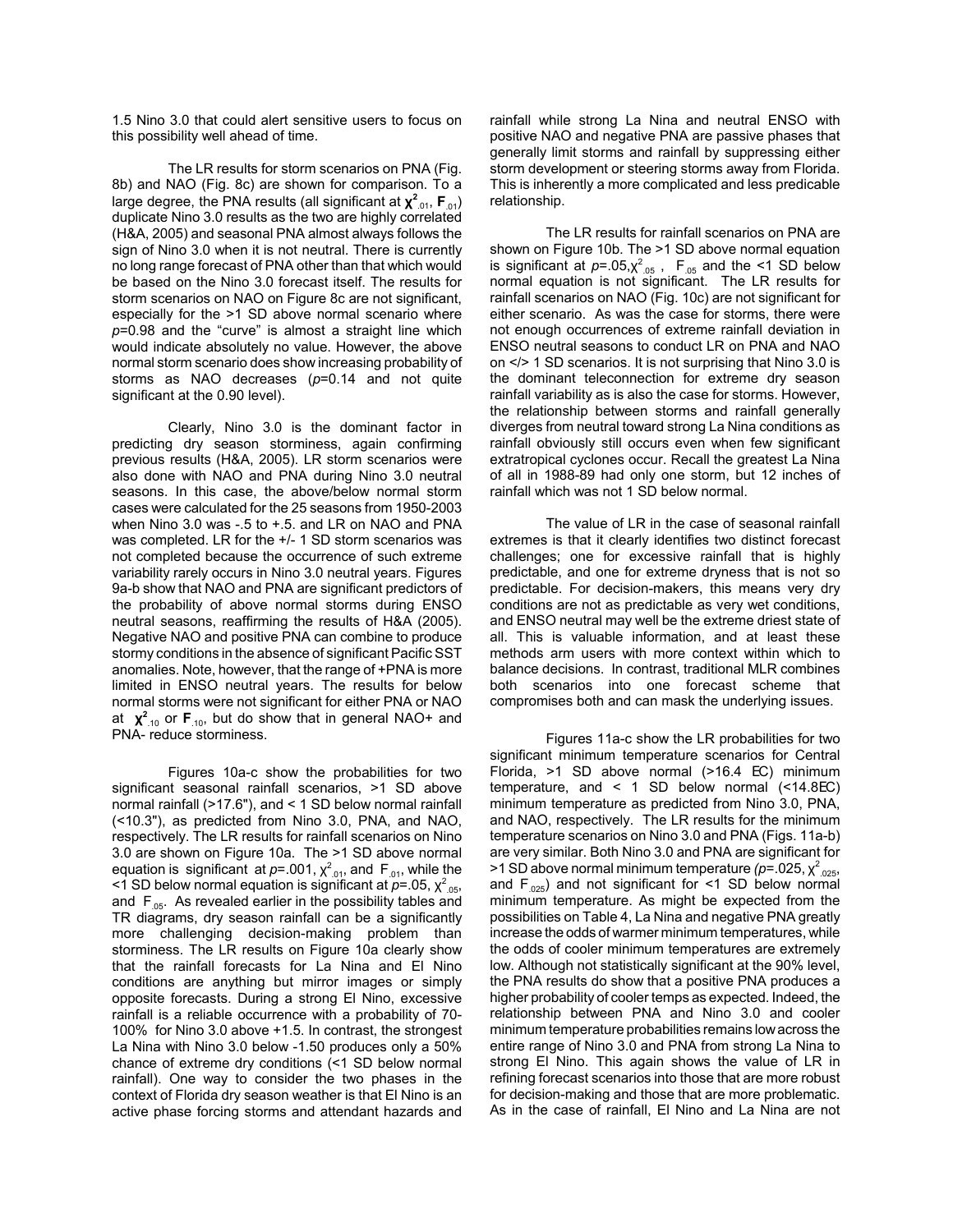mirror images of each other with regard to minimum temperature. There is a very high probability of excessive rainfall with Nino 3.0 above 1.0, but the relationship to well below normal minimum temperatures is very weak. El Ninos are typically associated with cloudy, rainy conditions and a southern storm track. These conditions would overall keep average mean temperatures cooler than normal, but limit extreme cool temperatures as minimum temperatures would be moderated by the rain and cloud cover. Likewise, La Nina conditions would generally result in moderate to warmer minimum temperatures due to the influence of maritime or easterly surface flow associated with the subtropical ridge which would limit possibilities of extreme cold minimum temperatures.

The LR results for extreme minimum temperature scenarios on NAO are shown on Figure 11c. The relationship between NAO and <1 SD below normal minimum temperatures is highly significant (*p*=.001, **χ**<sup>2</sup> .001, and  $F_{.001}$  ). The relationship between NAO and >1 SD above normal minimum temperature is weak and not significant. Clearly, NAO is the most significant predictor of much colder than normal minimum temperatures in the Florida dry season. A negative NAO literally assures a colder dry season, while a positive NAO has nearly a zero percent chance of colder than normal seasonal minimum temperatures. This makes sense when one considers that a negative NAO implies the lack of a high pressure ridge over Florida, a northerly storm track, and predominant northerly flow, while a positive NAO implies a ridge building over or just north of Florida as an extension of the Atlantic subtropical ridge and moderate air masses of maritime influence. Table 4 indicates the two coldest dry seasons of all occurred in strong negative NAO seasons with either neutral or weak El Nino conditions and positive PNA. On the seasonal scale, strongly negative NAO and positive PNA can be found in neutral or El Nino conditions, but not in La Nina conditions. Interestingly, it would appear that strong phases of El Nino or La Nina are the least likely to produce extremes of below normal minimum temperatures.

Negative Nino 3.0 and PNA anomalies have a clear relationship to warmer than normal minimum temperatures and NAO a very strong relationship to colder than normal minimum temperatures. Major freezes are significant hazards in the Florida dry season and experimental LR was conducted on major Central Florida freezes for the 1958-1999 dry seasons to determine if Nino 3.0, PNA, and NAO had any predictive ability.

Figures 12a-c show the LR probabilities for a significant central Florida freeze in a dry season (average daily temp < 0EC over a grid from 28E to 29E N and 81E to 82.5E W, blue box on Figure 1) as predicted from Nino 3.0, PNA, and NAO respectively. In this case, the scenario is the occurrence of a singular event in a dry season, a major freeze. A major freeze occurred in nine of the 42 seasons, and the 1985-86 dry season had two freezes (for LR only coded as a freeze occurred). The LR results for the freeze scenario on Nino 3.0 (Fig. 12a) show no relationship to the state of ENSO. The probability of a major freeze is

nearly the same for a strong El Nino as it is for a strong La Nina. The nearly uniform results of around 20% for the entire range of Nino 3.0 merely reflect the climatological odds of 21% (9 in 42 years) of a freeze occurring in any year. The results for PNA (Fig. 12b) are better, but not statistically significant. However, some skill is indicated with an 11% probability of a freeze with a strong negative PNA-, and a 33% probability of a freeze with a strong positive PNA. The results for NAO (Fig. 12c), while not significant at the 90% level, are considerably better than either Nino 3.0 or PNA, and range from a 43% probability of a freeze for a strong negative NAO to an 8% chance of a freeze for a strong positive NAO. The results are similar to, but less significant than, the results for the <1 SD minimum temperature scenario and in agreement with the MLR equation (3), Table 4, and the synoptic conceptual models of Figures 4a-d.

# **5. CONCLUDING REMARKS**

The results of this latest study improve the understanding of the relationships of ENSO, PNA, and NAO to extreme variability scenarios of hazardous Florida dry season weather. Decision aides presented such as possibility tables, Taylor-Russell diagrams and logistic regression plots improve the ability to use the statistical results to develop dry season impact scenarios and exploit climate forecasts. These initial results indicate LR might be particularly useful in identifying impacting scenarios that are highly predictable using a probabilistic approach. Taylor-Russell diagrams are useful for revealing the level of uncertainly of the MLR forecasts and putting the decision making process into the context of cost and benefits. Perhaps the most useful achievement of this latest study is the realization that there is not one simple approach for all scenarios and the identification of scenarios when the seasonal forecasts work well and when they don't. This is useful information for decision makers that can be exploited.

This study also reveals ample areas for future work. First and foremost is the ability to forecast NAO on a seasonal scale. The economic value of reliable seasonal NAO forecasts could be great. The PNA is to a large degree implicit in the ENSO forecast in non-neutral years. The greatest challenge is likely predicting the higher frequency NAO signal. H&A (2004) noted that the NAO and PNA control to a large degree the intraseasonal variability of storms, rainfall, and temperature which then can accumulate to extreme interseasonal variability without the major involvement of an El Nino or La Nina. Indeed, season in and season out, there may be more economic benefit to be gained in NAO and PNA predictions made in ENSO neutral conditions.

Nino 3.0 is a measure of Pacific SST's that force atmospheric conditions while the NAO and PNA indices are direct measurements of atmospheric variables at different time scales. The NAO and PNA are only reliably predictable out to 14 days and these forecasts are available from the NWS CPC. H&A (2004) illustrated that the influence of the Madden-Julian Oscillation (MJO) can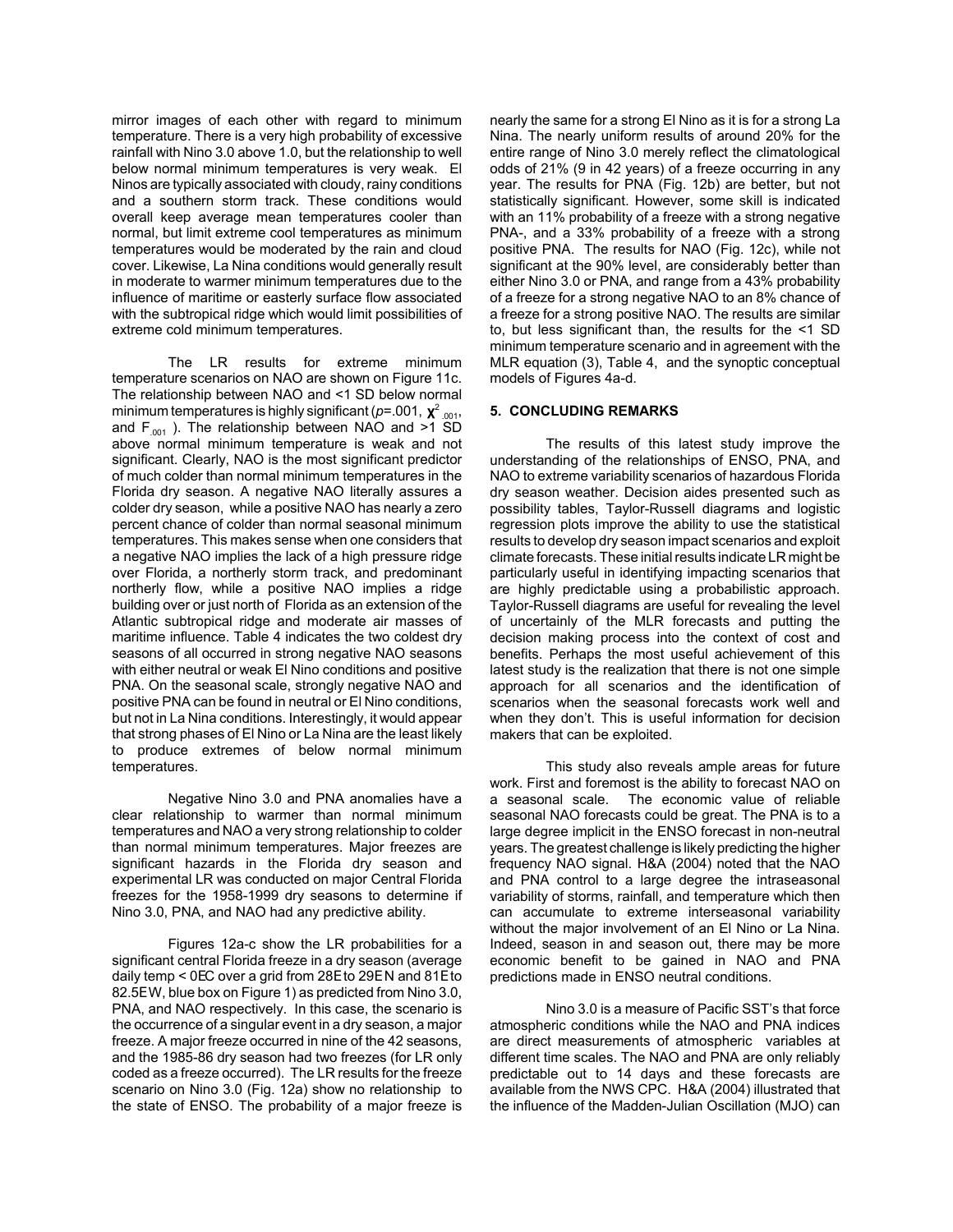be significant at times, and most likely to increase rainfall and storminess over Florida in cooperation with El Nino and positive PNA and negative NAO conditions. It is unlikely that the MJO teleconnection will be able to be accounted for in a seasonal forecast.

This study and the author's past studies have found the Nino 3.0 SST index to be superior for forecasting during the Florida Dry Season compared to Nino 3.4, which is the official index for the definition of El Nino. However, as a practical matter for decision makers, and to avoid undue complication, the two indices are interchangeable to a large degree, especially during moderate to strong El Ninos that involve the entire tropical Pacific. There have been cases were El Ninos as defined by Nino 3.4 have not extended to the eastern Pacific (Nino 3.4 and Nino 1+2 regions) where SST's appear to have the greatest impact on Florida. These are most likely to be weaker El Ninos. The author is of the opinion it would be beneficial to define a moderate and strong El Nino based on Pacific SST anomalies, and impact strength could perhaps be calibrated locally/regionally using LR techniques such as on Figure 10a which identifies some logical cutoff points for El Nino and La Nina impact definitions.

Overall, the challenge now is perhaps not so much the prediction of seasonal anomalies, but getting the universe of potential users to realize that there may be some benefits to be gained and costs to be avoided if they can put various aspects of the conduct of their lives/business into the context of climate impacts that dry season predictions and decision aides can be applied to. This will be the focus of the author's future work.

### **6. ACKNOWLEDGMENTS**

Special thanks to Jacklyn R. Almeida, NOAA Corps, for data collection, assimilation, and analysis that contributed to this latest study.

The views expressed are those of the author and do not necessarily represent those of the National Weather Service.

### **7. REFERENCES**

- Hagemeyer, B. C., 2000: Development of a low pressure index as a proxy for dry season severe weather in Florida and its relationship with ENSO. **Preprints, 12th Conference on Applied Climatology**. Joint with **15th Conference on Probability and Statistics in the Atmospheric Sciences** Asheville, NC, Amer. Meteor. Soc., J22-25.
- Hagemeyer, B. C., and R. A. Almeida, 2002: Experimental Forecasting of Dry Season Storminess over Florida and the Southeast United States from the ENSO Signal using Multiple Linear Regression Techniques. **Preprints, 16th Conference on**

**Probability and Statistics in the Atmospheric Sciences.** Joint with **13th Symposium on Global Change and Climate Variations.** Orlando, FL, Amer. Meteor. Soc., J117-124 .

- Hagemeyer, B. C. and R. A. Almeida, 2003: Experimental forecasting of dry season storminess over Florida from the ENSO signal: latest results and advancements, **Preprints, 14th Symposium on Global Change and Climate Variations.** Long Beach, CA, Amer. Meteor. Soc., (on CD-ROM).
- Hagemeyer, B. C. and R. J. Almeida, 2004: Experiment in seasonal forecasting from the ENSO signal: Extreme interseasonal and intraseasonal variability of Florida dry season storminess and rainfall and the role of the MJO, PNA, and NAO, **Preprints, 15th Symposium on Global Change and Climate Variations.** Seattle, WA, Amer. Meteor. Soc., (on CD-ROM).
- Hagemeyer, B. C. and R. J. Almeida, 2005: Toward greater understanding of inter-seasonal and multi-decadal variability and extremes of extratropical storminess in Florida, **Preprints, 16th Symposium on Global Change and Climate Variations.** San Diego, CA, Amer. Meteor. Soc., P5.9 (on CD-ROM).
- Kalnay, E. and Coauthors, 1996: The NCEP/NCAR Reanalysis 40-year Project. **Bull. Amer. Meteor. Soc**., 77, 437-471.
- Stewart, T. R., 2000: Uncertainty, judgment and error in prediction. Prediction: science, decision making, and the future of nature. D. Sarewitz et. al. eds.. Island Press. 41-57. ISBN 1-55963-776-5.
- Wilks, D. S., 1995: **Statistical methods in the atmospheric sciences: an introduction**. Academic Press. 467 pp.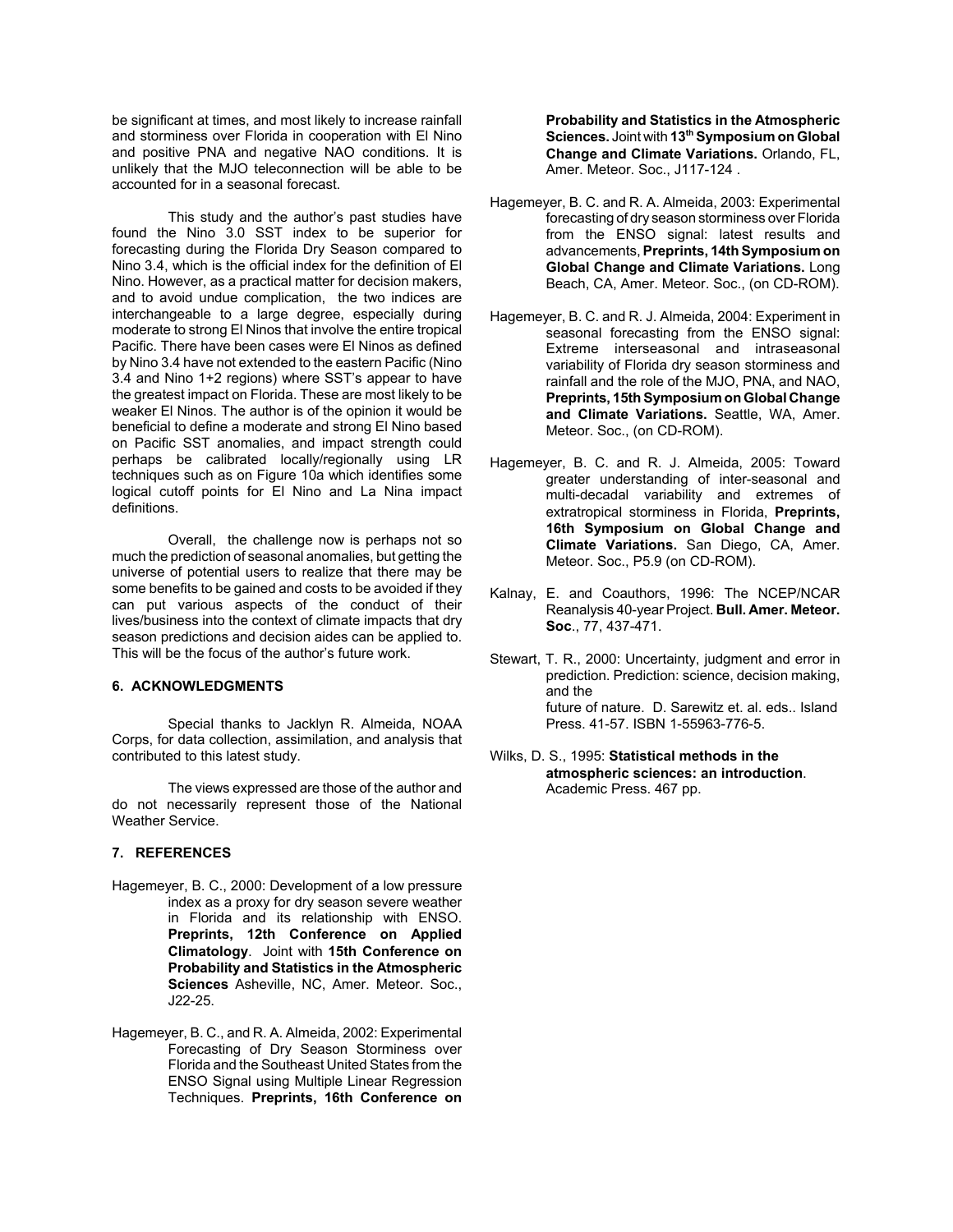

**Figures 8a-c.** Plots of predicted probabilities from logistic regression scenarios of above normal (>6) dry season storms, below normal (<6) dry season storms, 1 standard deviation below normal storms (<2), and 1 standard deviation above normal storms (>10) on Nino 3.0 (Fig. 8a), PNA (Fig. 8b), and NAO (Fig. 8c) indices for the 54 seasons from 1950 through 2003. The results for all four scenarios on Figs 8a-b are significant at *p*=.001, $\chi^2_{.01}$  , and  $F_{.01}$ ). Results for the scenarios on Fig. 8c are not significant.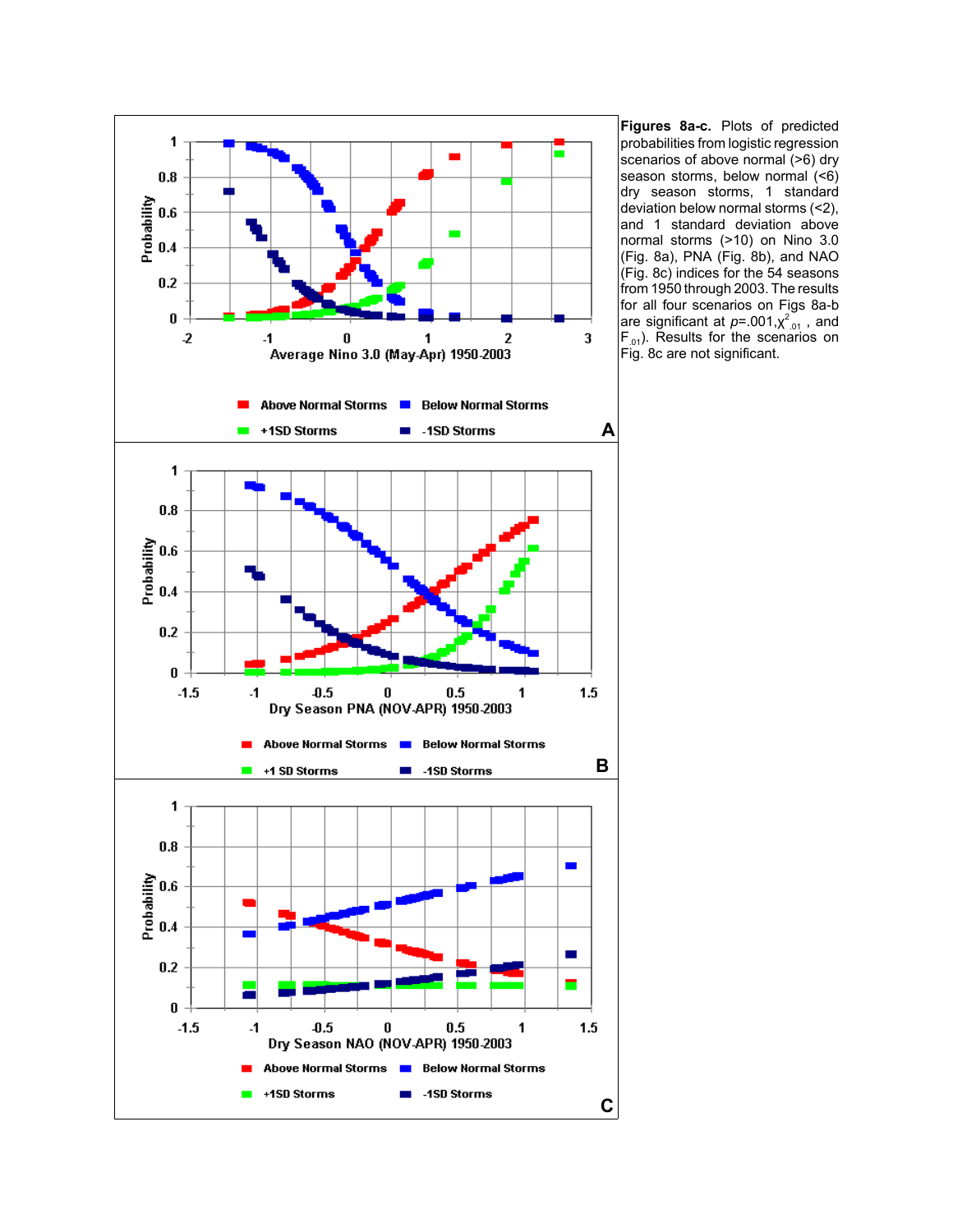

**Figures 9a-b.** Plots of predicted probabilities from logistic regression scenarios of above normal (>6) dry season storminess and below normal (<6) dry season storms during 25 seasons with neutral Nino 3.0 between 1950 and 2003 for NAO (Fig. 9a), and PNA (Fig. 9b) indices. The above normal storms equation was significant at (*p*=.05,  $\chi^2_{.05}$ <br>and, F<sub>.05</sub> for NAO and *p*=.010,  $\chi^2_{.10}$  , and F<sub>.10</sub> for PNA. The below normal storm equati were not enough cases of storms >/< 1 SD above/below normal during ENSO neutral conditions to conduct logistic regression.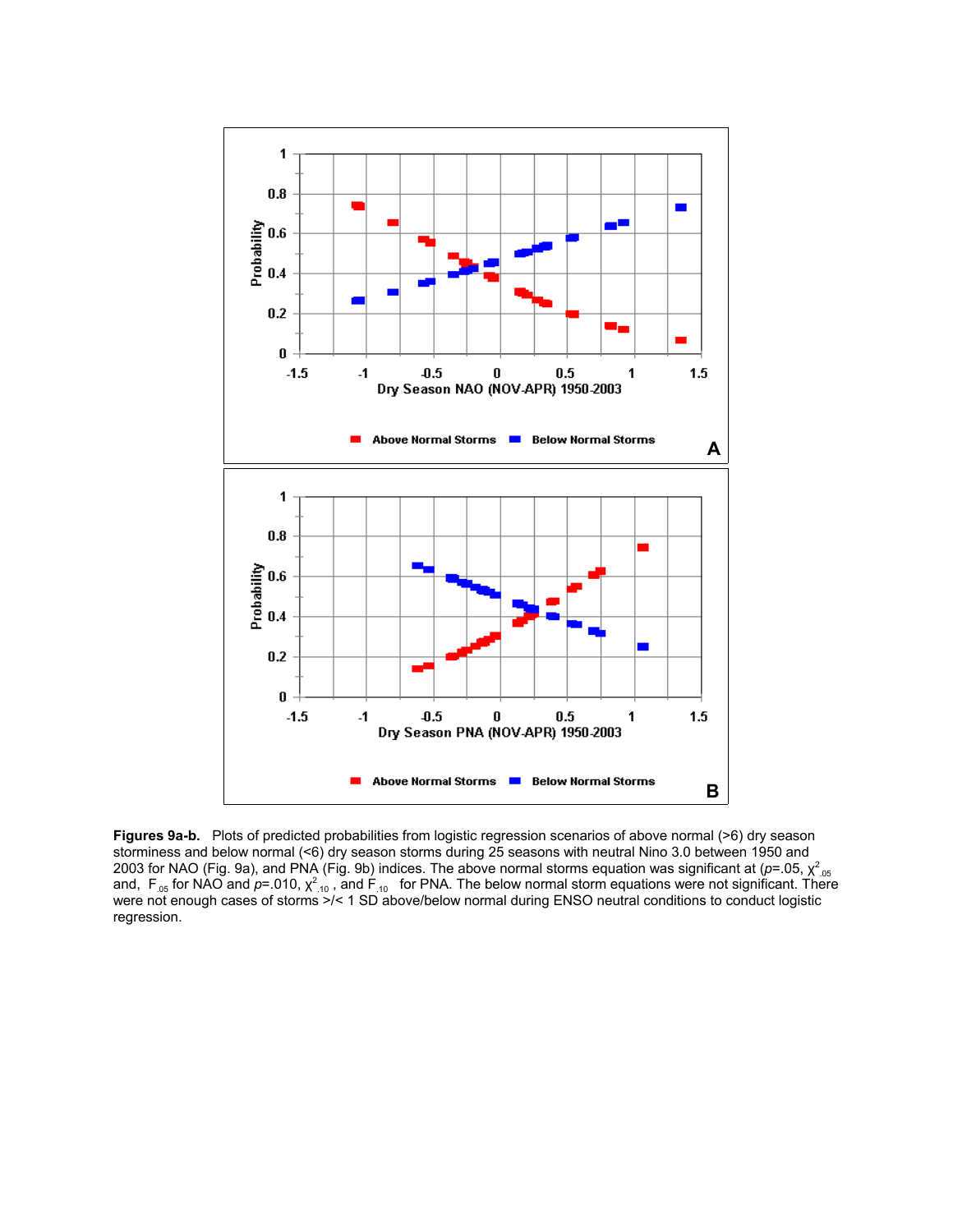

**Figures 10a-c.** Plots of predicted probabilities from logistic regression scenarios of 1 SD below normal rainfall (<10.3") and 1 SD above normal rainfall (>17.6") on Nino 3.0 (Fig. 10a), PNA (Fig. 10b), and NAO (Fig. 10c) indices for the 54 seasons from 1950 through 2003. The results for Fig. 10a are significant at *p*=.001,  $\chi^2$ <sub>.01</sub>, and F<sub>.01</sub> for 1 SD above normal and  $p = .05$ ,  $\chi^2$ <sub>.05</sub>, and  $F_{.05}$  for 1 SD below normal. The results for Fig. 10b are significant at  $p = .05$ ,  $\chi^2_{.05}$ , and  $F_{.05}$  for above 1 SD and not significant for below 1 SD. The results for Fig. 10c are not significant.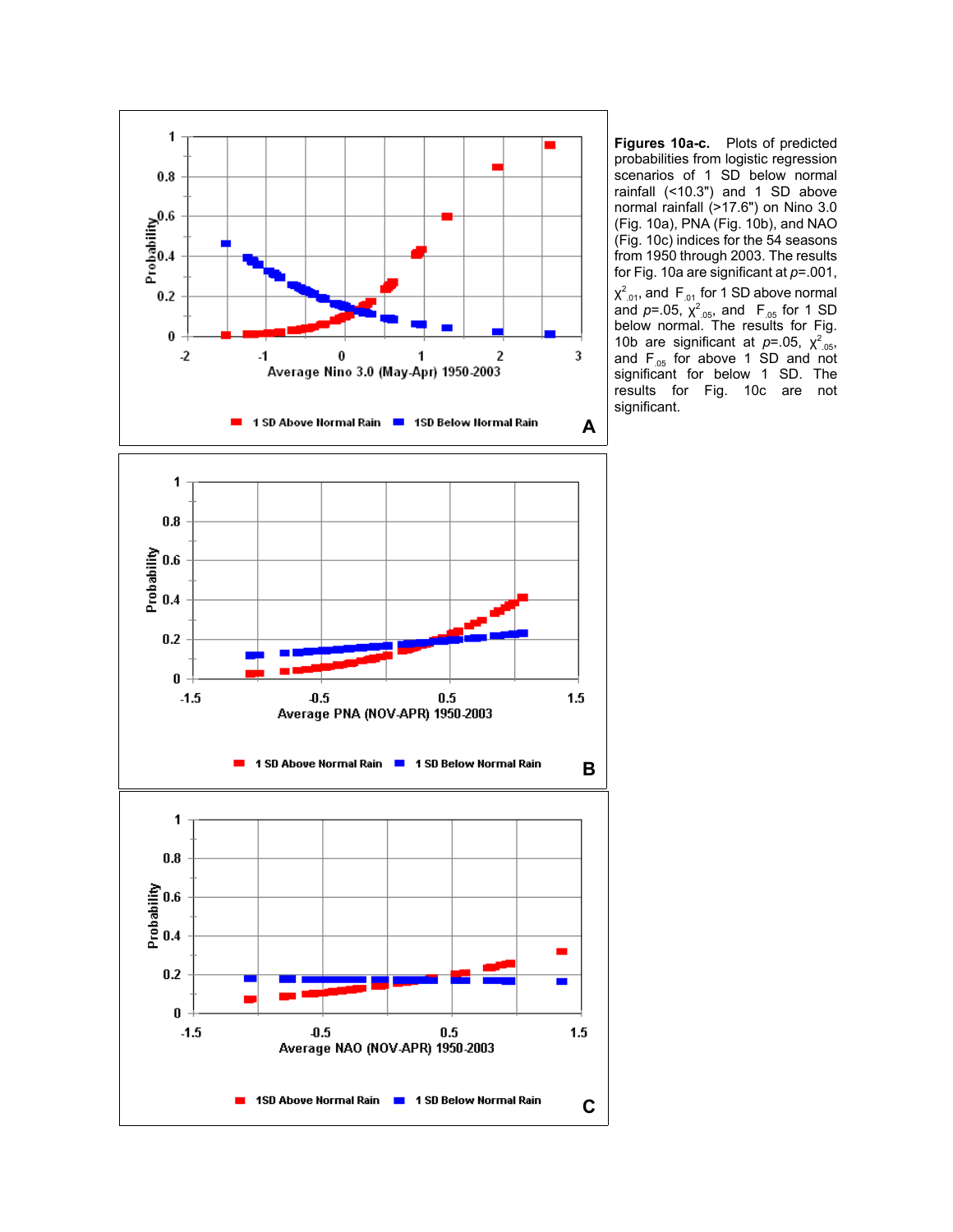

**Figures 11a-c.** Plots of predicted probabilities from logistic regression scenarios of 1 SD below normal minimum temperature (<14.8 EC) and 1 SD above normal minimum temperature (>16.4 EC) on Nino 3.0 (Fig. 10a), PNA (Fig. 10b), and NAO (Fig. 10c) indices for the 54 seasons from 1950 through 2003. The results for Fig. 11a are significant at  $p$ =.025,  $\chi^2$ <sub>.025</sub> , and F<sub>.025</sub> for 1 SD above normal and not significant at 1 SD below normal. The results for Fig. 11b are significant at *p*=.025,  $\chi^2_{.025}$  , and F $_{.025}$  for 1 SD above normal and not significant for 1 SD below normal. The results for Fig. 10c are not significant for 1 SD above normal and significant at  $p$ =.001  $\chi^2$ <sub>.001</sub> , and F<sub>.001</sub> for 1 SD below normal.